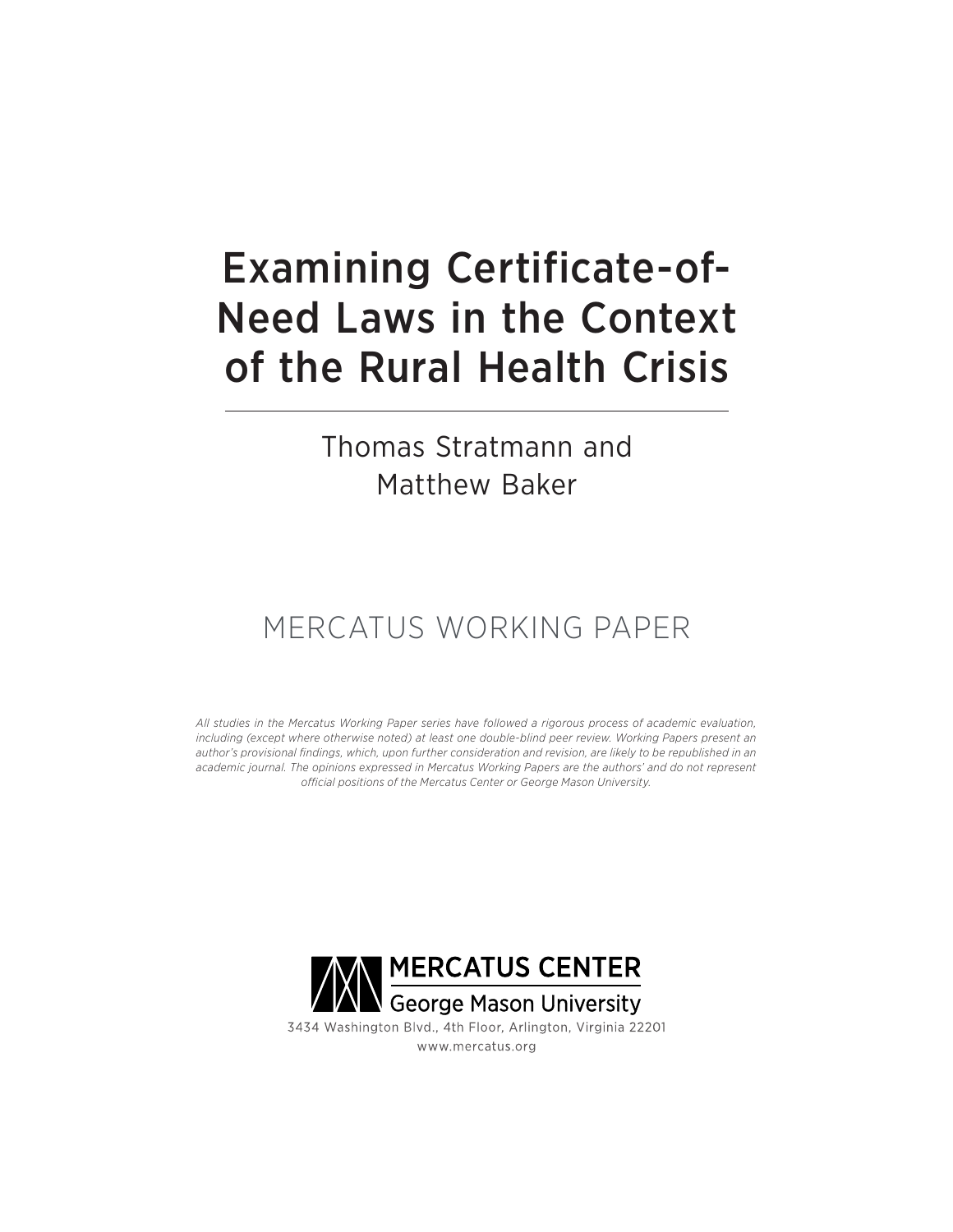*Thomas Stratmann and Matthew Baker. "Examining Certificate-of-Need Laws in the Context of the Rural Health Crisis." Mercatus Working Paper, Mercatus Center at George Mason University, Arlington, VA, July 2020.*

# **Abstract**

To evaluate certificate-of-need (CON) laws in rural areas and their relationship with selected healthcare outcomes and with common measures of potentially avoidable spending, we regress county-level Medicare data and state-level all-patient spending and utilization data to compare healthcare outcomes and common measures of wasteful spending in rural states with and without CON laws. Results show that patients residing in counties restricted by CON laws spend more per Medicare beneficiary and have higher utilization rates in ambulance services, emergency departments, and readmissions, both before and after controlling for social risk factors such as race, education, and poverty status. These findings imply that policies countering CON restrictions may reverse the outcome gap for rural states in access to care, which in turn may reduce wasteful spending and utilization.

*JEL* codes: I180, I130

Keywords: Medicare, health outcomes, certificate of need, rural health, healthcare

#### **Author Affiliation and Contact Information**

| Thomas Stratmann                           | <b>Matthew Baker</b>                   |
|--------------------------------------------|----------------------------------------|
| Senior Research Fellow                     | PhD candidate, Department of Economics |
| Mercatus Center at George Mason University | George Mason University                |
| tstratma@gmu.edu                           | mbaker $24$ @gmu.edu                   |

© 2020 by Thomas Stratmann, Matthew Baker, and the Mercatus Center at George Mason University

This paper can be accessed at [https://mercatus.org/publications/healthcare/patients-rural-states](https://mercatus.org/publications/healthcare/patients-rural-states-harmed-certificate-need-laws) [-harmed-certificate-need-laws](https://mercatus.org/publications/healthcare/patients-rural-states-harmed-certificate-need-laws)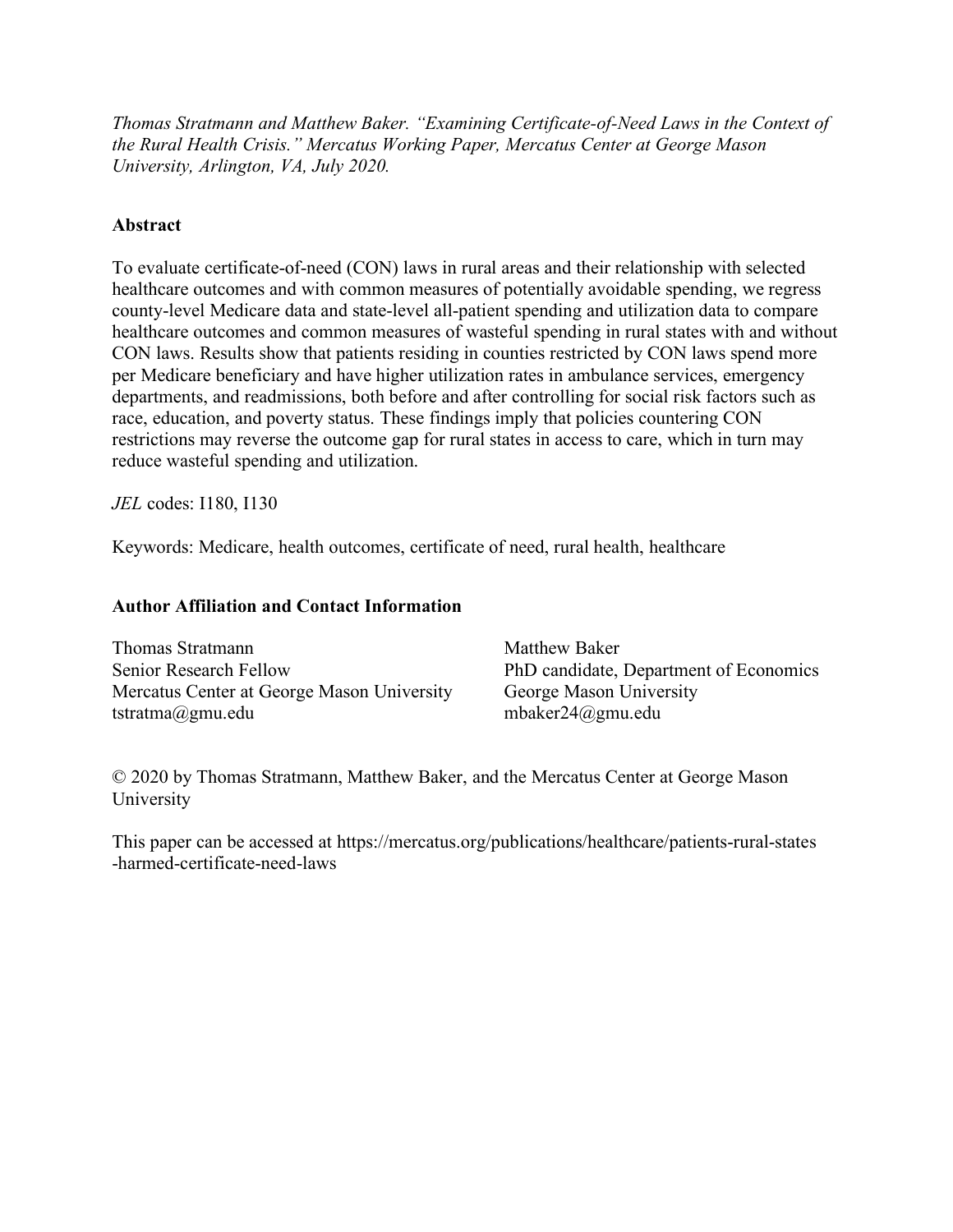#### **Examining Certificate-of-Need Laws in the Context of the Rural Health Crisis**

Thomas Stratmann and Matthew Baker

Rural areas in America are facing a health crisis<sup>1</sup> manifested in several diseases, including the current opioid epidemic. This crisis is rooted not just in patient sociodemographic factors but also in unique economic challenges for providers and uncertain political requirements for payers, all of which reduce access to healthcare and contribute to poor health outcomes in these communities. Since 2010, 128 rural hospitals have closed, and 700 more are at risk of closure. 2 Analysis cited by leading healthcare organizations reports that there are 15 percent fewer primary care physicians per capita in rural areas than in urban areas (that is, 68 per 100,000 people vs. 80 per 100,000 people). 3

New construction of rural healthcare infrastructure or modification of existing infrastructure is either slow or nonexistent. <sup>4</sup> Reforming or improving the various regulations that affect healthcare infrastructure could provide a cost-effective way to address the structural underpinnings of the rural health crisis. Studies suggest that certificate-of-need (CON) laws are one example of a regulation that restricts higher-quality medical care. <sup>5</sup> CON laws require that facilities intending to increase bed and building capacity prove that the new services are

<sup>3</sup> American Hospital Association, *Rural Report: Challenges Facing Rural Communities and the Roadmap to Ensure Local Access to High-Quality, Affordable Care*, 2019, 7.

 <sup>1</sup> John K. Iglehart, "The Challenging Quest to Improve Rural Health Care," *New England Journal of Medicine* 378, no. 5 (2018): 473–79.

<sup>2</sup> "170 Rural Hospital Closures: January 2005–Present (128 since 2010)," Cecil G. Sheps Center for Health Services Research, University of North Carolina at Chapel Hill, April 13, 2020[, http://www.shepscenter.unc.edu/programs](http://www.shepscenter.unc.edu/programs-projects/rural-health/rural-hospital-closures/) [-projects/rural-health/rural-hospital-closures/.](http://www.shepscenter.unc.edu/programs-projects/rural-health/rural-hospital-closures/)

<sup>4</sup> Jon M. Bailey, *The Top 10 Rural Issues for Health Care Reform* (Lyons, NE: Center for Rural Affairs, March 2009), 2.

<sup>5</sup> Robert L. Ohsfeldt and Pengxiang Li, "State Entry Regulation and Home Health Agency Quality Ratings," *Journal of Regulatory Economics* 53, no. 1 (2018): 1–19; Thomas Stratmann and David Wille, "Certificate-of-Need Laws and Hospital Quality" (Mercatus Working Paper, Mercatus Center at George Mason University, Arlington, VA, September 2016); Molly S. Myers and Kathleen M. Sheehan, "The Impact of Certificate of Need Laws on Emergency Department Wait Times," *Journal of Private Enterprise* 35, no. 1 (2020): 59–75.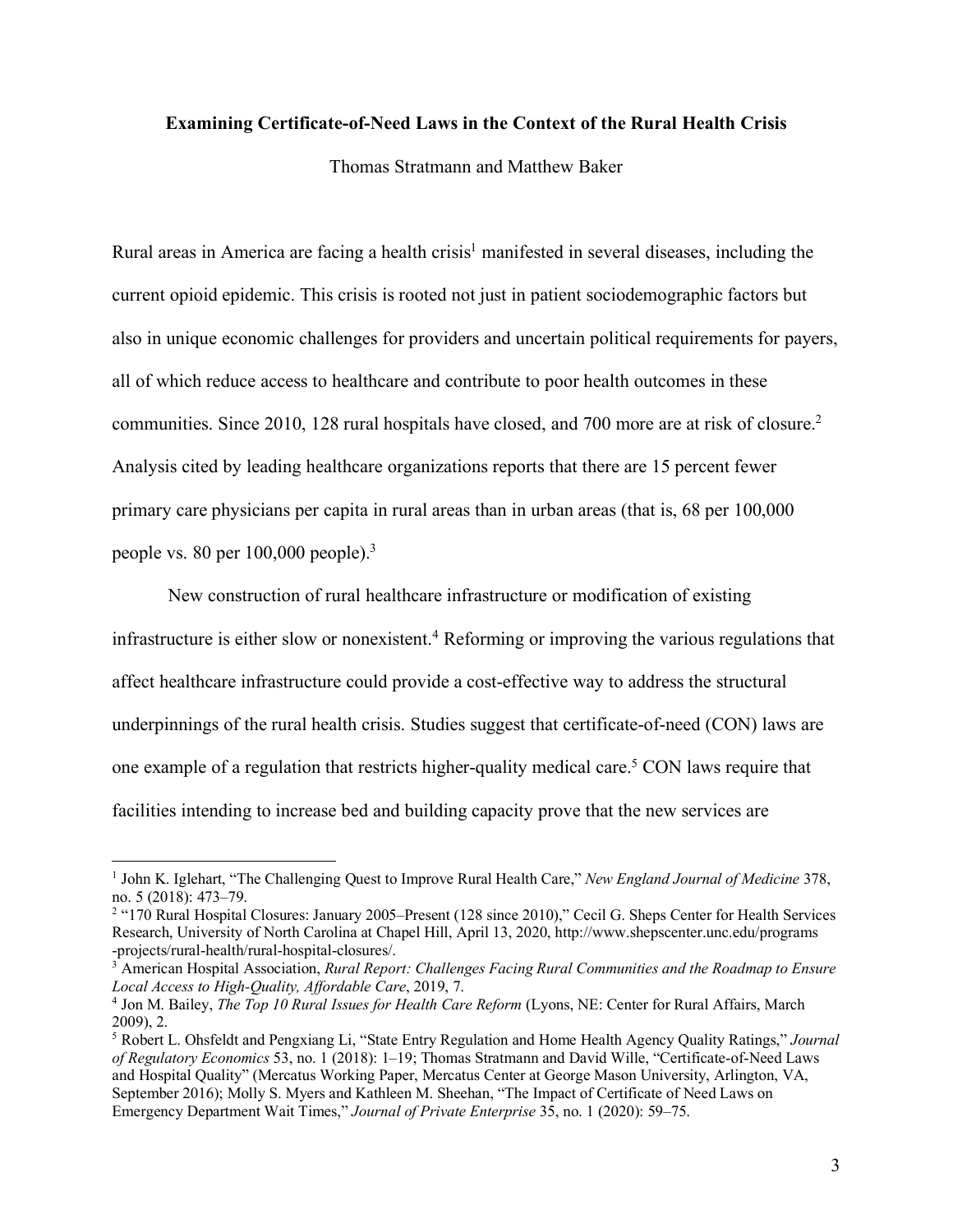"needed" by navigating a formal approval process to obtain written authorization from the state's health department. The process of gaining such authorization varies drastically from state to state. Since factors restricting access to high-quality care may exacerbate problems with excess spending faced by rural areas, we measure whether CON laws correlate with negative health outcomes in rural areas.

Residents of rural areas in the United States face unique challenges regarding access to healthcare, such as longer travel distances to providers. According to the Pew Research Center, the quarter of rural residents living farthest from a hospital reside an average of 34 minutes from the nearest hospital—over 80 percent more than the equivalent measure for urban Americans (19 minutes). The Pew study finds that 23 percent of rural Americans viewed their access to medical services as a problem, compared to 9 percent of urban Americans. <sup>6</sup> These limitations are exacerbated by restrictions on new medical services, restrictions that have an impact on rural communities that is difficult to fully measure.

In this analysis, we compare rural states with and without CON laws in terms of three characteristics that may independently or jointly contribute to the outcome of higher spending in Medicare and that are symptoms of issues affecting rural health: (1) level of competition, (2) access to healthcare, and (3) disease prevalence. We find that in counties restricted by CON laws healthcare expenses per Medicare beneficiary are higher, as are utilization rates of ambulance services, emergency departments, and readmissions. These findings hold true both before and after controlling for social risk factors such as race, education, and poverty status.

 <sup>6</sup> Onyi Lam, Brian Broderick, and Skye Toor, "How Far Americans Live from the Closest Hospital Differs by Community Type," *Fact Tank* (Pew Research Center), December 12, 2018.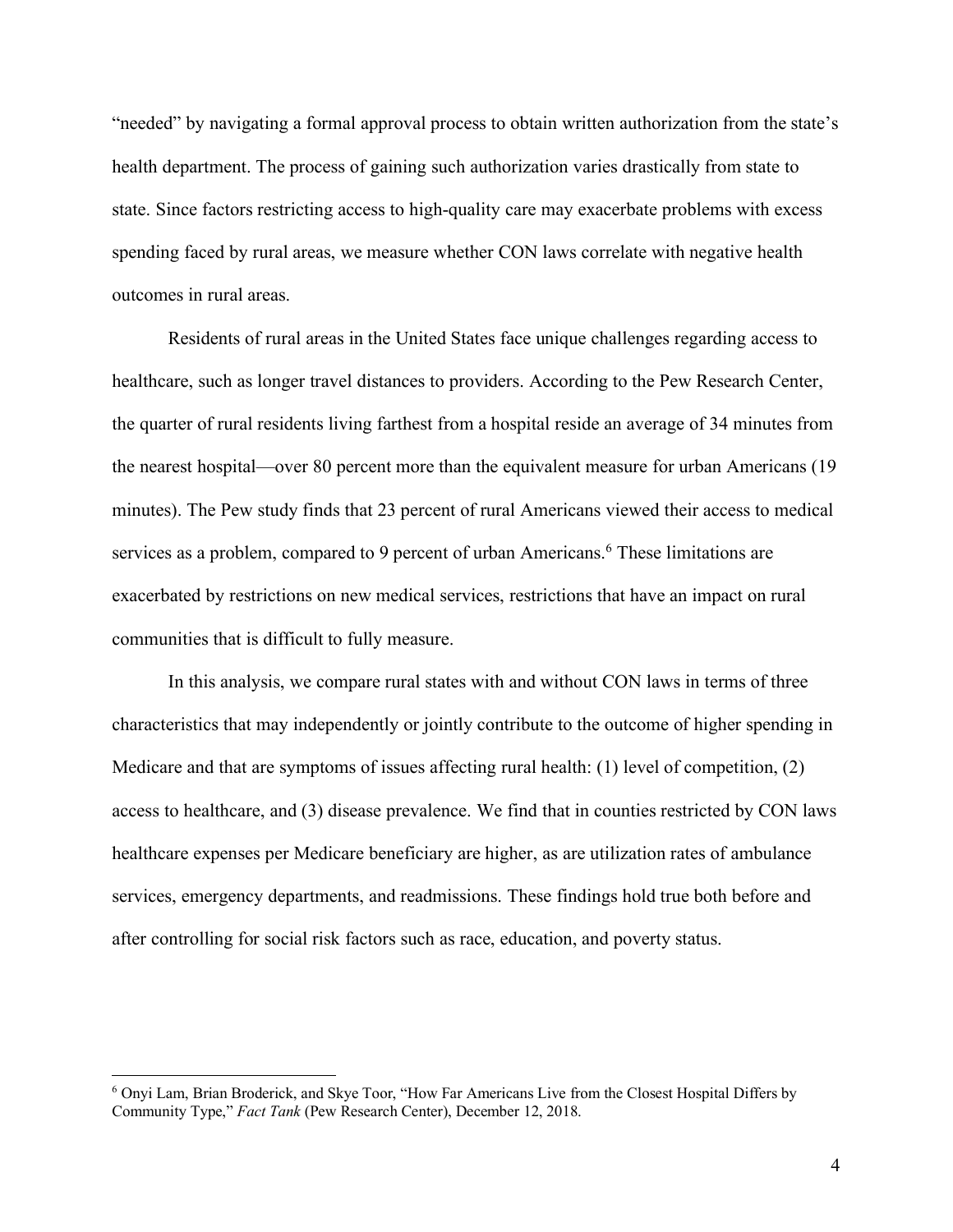#### **Background**

CON laws in the United States date back to 1964 in the state of New York. At that time, it was thought that healthcare costs were being driven by wasteful duplication of services. In 1974, Congress passed the National Health Planning and Resources Development Act, which threatened to remove federal funds from states that did not establish CON programs. Twelve years later, in 1986, the act was repealed after empirical criticisms, and in the subsequent years more than a dozen states removed their own CON laws from the books. At the time of this study, CON laws remain in 36 states and Washington, DC, while they have been repealed in 14 states. 7 Almost 40 percent of Americans live in states without CON laws restricting hospitals, ambulatory surgical centers, or other medical providers.<sup>8</sup>

Research regarding the impact of geography on access to care has shown that rurality has limited provider availability. One study demonstrates that CON laws in North Carolina are correlated with limited access to and availability of care in rural areas. <sup>9</sup> A separate study, of rural veterans seeking primary care, finds geographic distance to medical providers to be the "most important barrier."10

While policy suggestions intended to address the rural health crisis include federal expenditures for emergency air transport and stimulus payments to existing healthcare facilities, we consider CON repeal because it could provide a cost-effective, market-based alternative that would allow competitive forces to drive innovation within rural states. Decades' worth of

 <sup>7</sup> Matthew D. Mitchell, Elise Amez-Droz, and Anna K. Parsons, "Phasing Out Certificate-of-Need-Laws: A Menu of Options" (Mercatus Policy Brief, Mercatus Center at George Mason University, Arlington, VA, February 2020). <sup>8</sup> Mitchell, Amez-Droz, and Parsons, "Phasing Out Certificate-of-Need-Laws."

<sup>9</sup> Christopher Koopman and Thomas Stratmann, "Certificate-of-Need Laws and North Carolina: Rural Health Care, Medical Imaging, and Access" (Mercatus Policy Brief, Mercatus Center at George Mason University, Arlington, VA, May 17, 2016).

<sup>10</sup> Colin Buzza et al., "Distance Is Relative: Unpacking a Principal Barrier in Rural Healthcare," *Journal of General Internal Medicine* 26, no. 2 (2011): 648–54.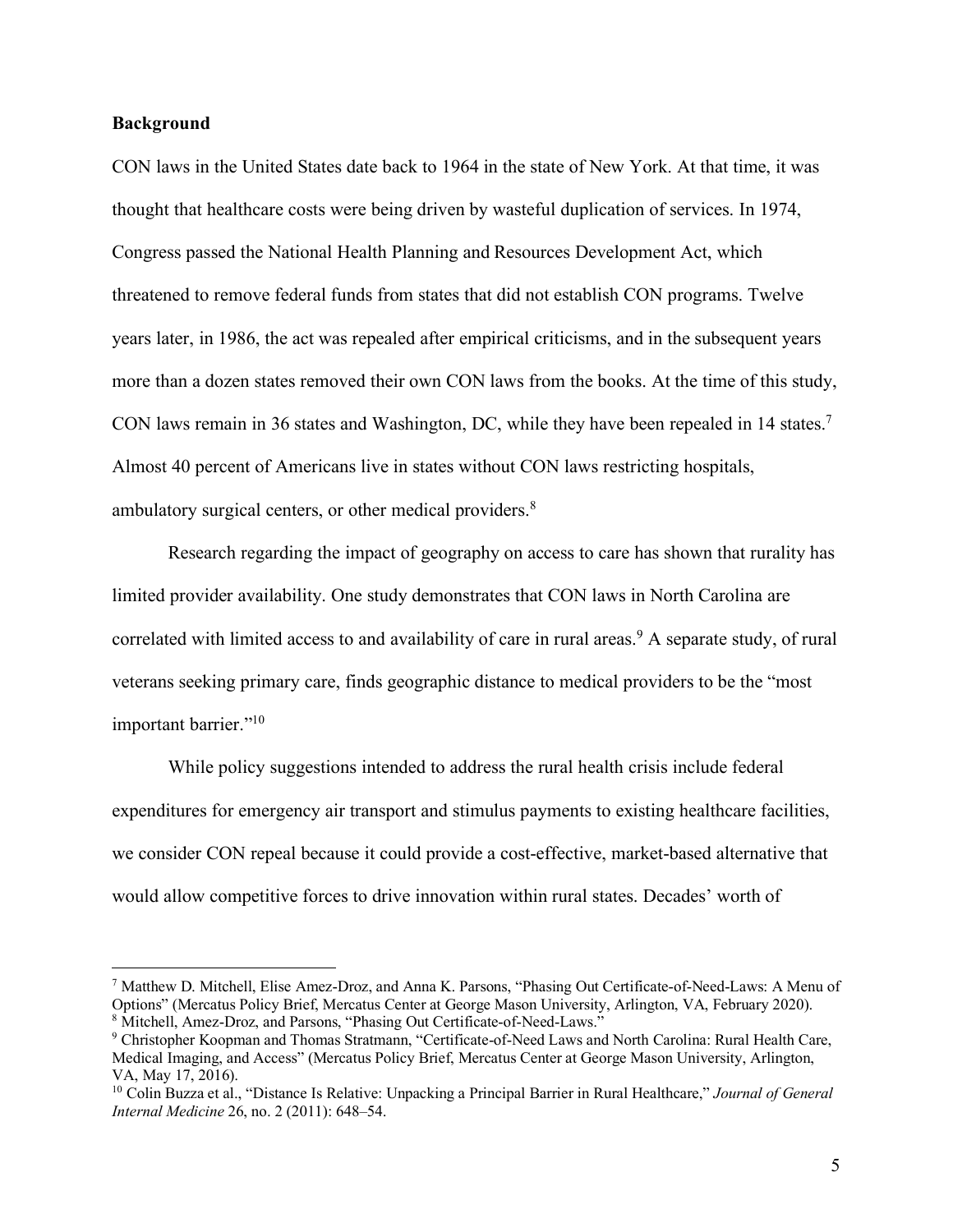research has questioned the value of CON laws for public health, but the current rural health crisis may provide the political will to finally modernize US public health policy by removing this barrier to healthcare infrastructure.

CON laws can be quite far-reaching: the National Conference of State Legislatures states that "Kentucky CON laws apply to over 24 different types of health care facilities while neighboring Ohio regulates only long-term care facilities."11 According to the New York State Department of Health, New York's laws require regulatory approval for a variety of establishments and services,<sup>12</sup> including the following:

- Hospitals
- Nursing homes
- Diagnostic and treatment centers
- Ambulatory surgical centers
- Certified home health agencies
- Long-term healthcare programs
- Hospices, adult care facilities
- Adult day healthcare programs
- Some programs associated with various state offices

The process to apply for a certificate of need can be quite a long one in many places,

requiring numerous steps and an extended period of time. For example, in Washington, DC, 13

 <sup>11</sup> Jack Pitsor, "States Modernizing Certificate of Need Laws," *National Conference of State Legislatures* 27, no. 41 (December 6, 2019).

<sup>&</sup>lt;sup>12</sup> "How to Determine If CON Submission Is Required," New York State Department of Health, last modified September 2019[, https://www.health.ny.gov/facilities/cons/more\\_information/.](https://www.health.ny.gov/facilities/cons/more_information/)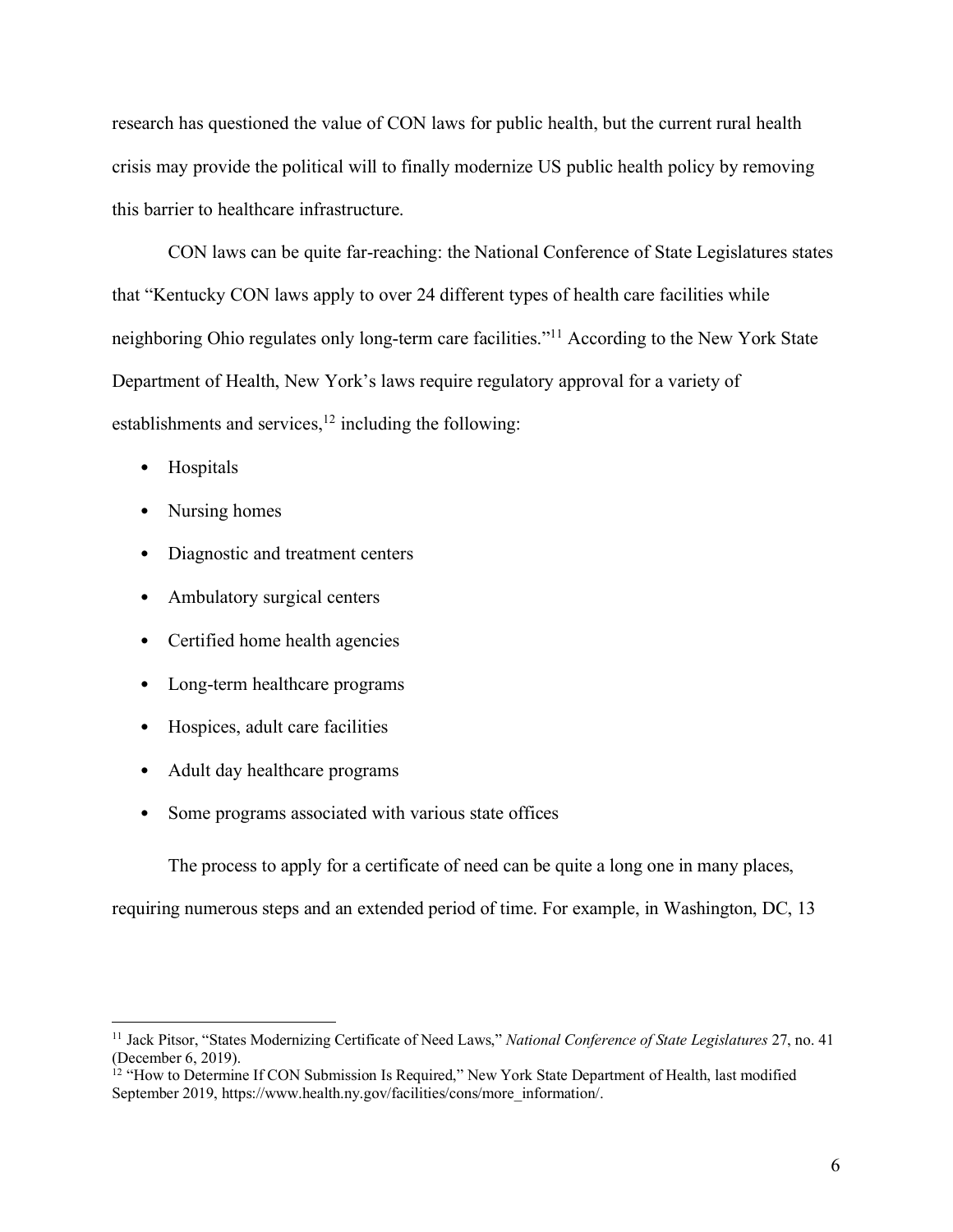steps are required to apply for a CON.<sup>13</sup> While many of these steps are arduous, the public hearing section is of particular note. This is the stage at which potential competitors to the proposed new facility or service are given an opportunity to exercise what is often called a "competitor's veto."14 Incumbents can argue before the regulatory body that the proposed facility should not be allowed to enter the market. Since new competition would decrease any business's market share, it should be unsurprising that incumbent businesses frequently seek to block new entrants.

The large burden involved in opening and expanding a medical facility tends to create what are, in effect, local monopolies in healthcare. The existence of CON laws in a state, therefore, determines whether the supply of medical services is driven by the market forces of supply and demand, or is also influenced by political forces such as lobbying or even by corruption.

A primary justification for CON laws was to reduce the risk of price increases owing to expensive duplication of services. These concerns originated at the time of CON implementation when Medicare services were reimbursed on a cost basis, rather than through the current prospective payment system.<sup>15</sup> Though many critics of CON laws claim that the laws no longer serve their intended purpose,<sup>16</sup> attempts to repeal them have nonetheless been met with an opposition that supports traditional controls on healthcare services.

 <sup>13</sup> "How to Obtain a Certificate of Need," DC Health (DC.gov), accessed July 4, 2020, [https://dchealth.dc.gov](https://dchealth.dc.gov/service/how-obtain-certificate-need) [/service/how-obtain-certificate-need.](https://dchealth.dc.gov/service/how-obtain-certificate-need)

<sup>14</sup> Anastasia Boden, "The 'Competitor's Veto' Is Killing Entrepreneurship—but That May End This Year," *The Hill*, April 8, 2019.

<sup>&</sup>lt;sup>15</sup> Mark J. Botti, "Competition in Healthcare and Certificates of Need" (Testimony before a joint session of the Health and Human Services Committee of the State Senate and the CON Special Committee of the State House of Representatives of the General Assembly of the State of Georgia, February 23, 2007).

<sup>16</sup> Maureen K. Ohlhausen, "Certificate of Need Laws: A Prescription for Higher Costs," *Antitrust* 30, no. 1 (2015): 50–54.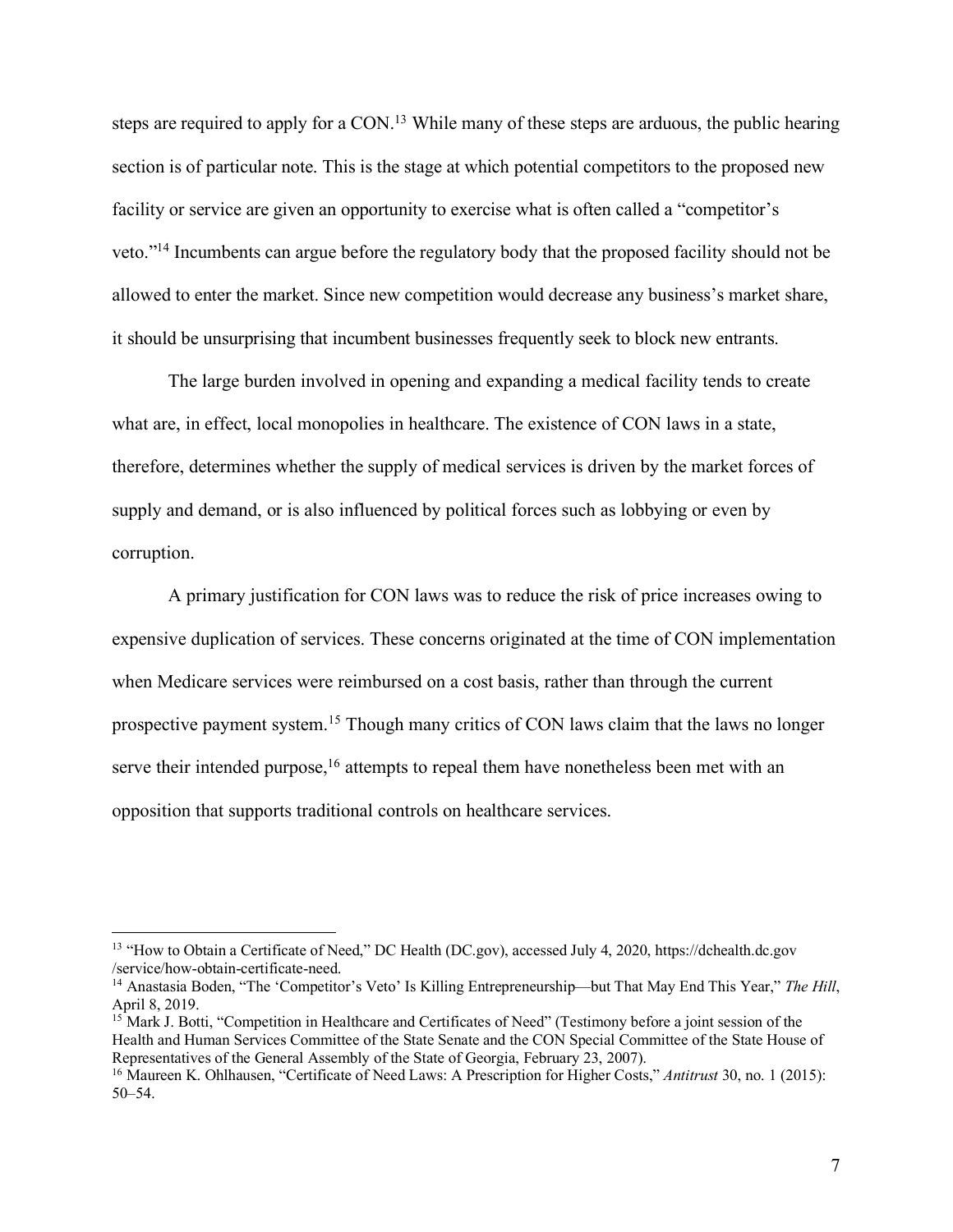#### **Literature Review**

Since the first implementation of CON laws in New York, scholars have been studying the laws' effects on a variety of metrics, including the cost of care, the dispersion of technology, health outcomes, and availability of hospital services. Despite the good intentions behind the laws, "the majority of studies fail to establish any definitive link between CON laws and lower unit costs."17 This is consistent with economic theory since, ceteris paribus, restricting the quantity of a good or service *increases* the price consumers pay, by making the good or service more scarce relative to its demand.

Various studies have found differing results from CON laws that have been enacted, and multiple studies have found that CON laws have had no effect on costs, or even that they may increase them. A 1994 paper by John A. Nyman studies the effects of CON laws on nursing home prices, finding that the price of private nursing home care was increased because of these laws, pushing people onto Medicaid sooner, and thus likely increasing overall costs as well.<sup>18</sup> Additionally, 2016 research by Mercatus scholar James Bailey shows no margins on which CON laws have decreased costs, and argues that they may have increased costs for doctors and hospitals, especially in Medicare.<sup>19</sup> As early as 1976, David Salkever and Thomas Bice found that spending on beds (which are covered by CON laws) was simply shifted to other aspects of healthcare such as new services and equipment, and that overall costs did not decrease.<sup>20</sup>

<sup>&</sup>lt;sup>17</sup> Ohlhausen, "Certificate of Need Laws."

<sup>&</sup>lt;sup>18</sup> John A. Nyman, "The Effects of Market Concentration and Excess Demand on the Price on Nursing Home Care," *Journal of Industrial Economics* 42, no. 2 (1994): 193–204.

<sup>19</sup> James Bailey, "Can Health Spending Be Reined In through Supply Restraints? An Evaluation of Certificate-of-Need Laws," *Journal of Public Health* 27 (2019): 755–60.

<sup>&</sup>lt;sup>20</sup> David S. Salkever and Thomas W. Bice, "The Impact of Certificate-of-Need Controls on Hospital Investment," *Milbank Memorial Fund Quarterly: Health and Society* 54, no. 2 (1976): 185–214.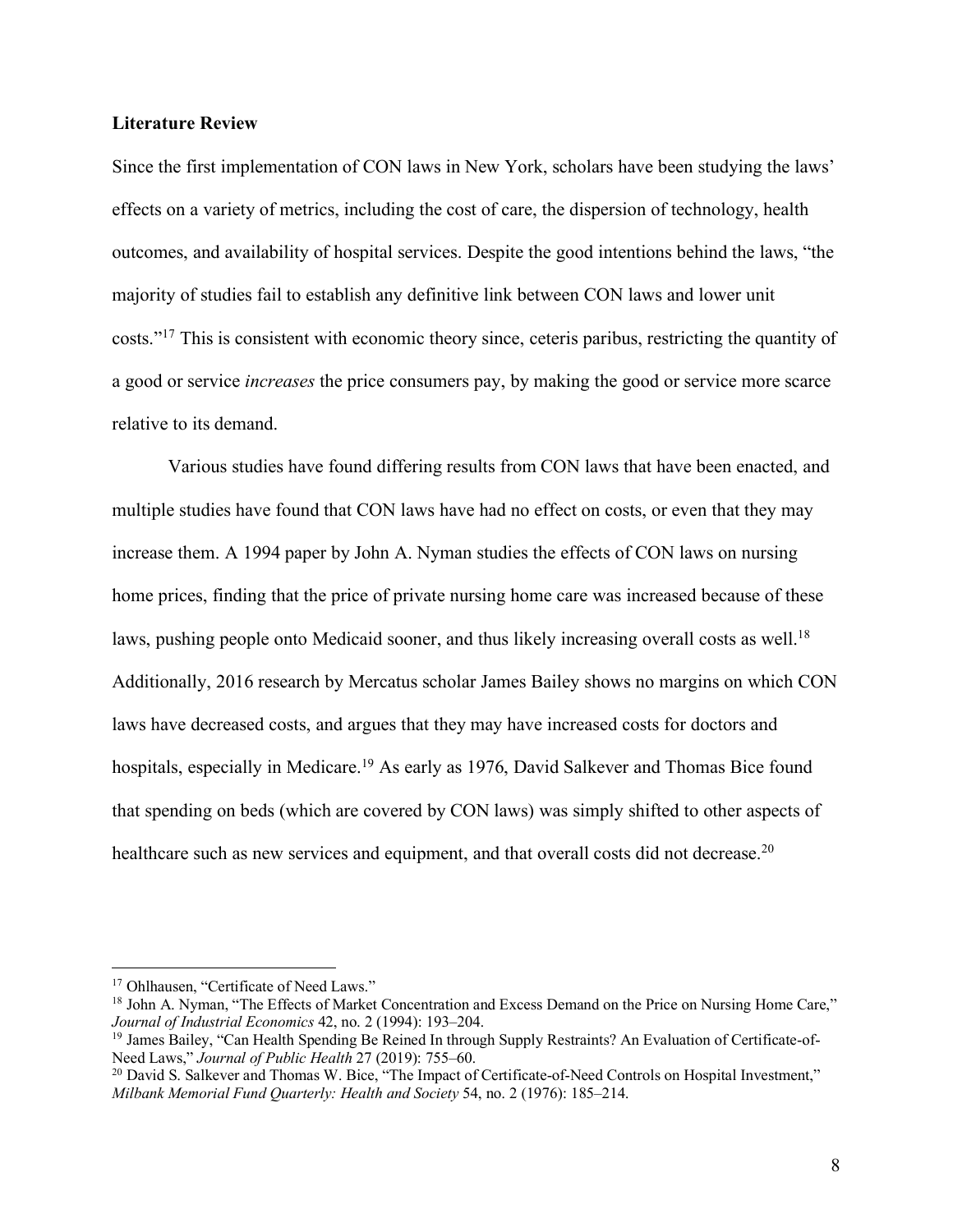Studies analyzing the effect of CON law severity on medical costs have shown mixed results. For example, one study found that although there was no increase in costs associated with all CON laws, some of the more stringent CON laws may have had the effect of raising healthcare costs.<sup>21</sup>

Studies that have found modest evidence for a decrease in costs in CON states typically come with caveats. A study published in 1998 showed a 5 percent reduction in acute care spending, along with no reduction in per capita healthcare spending and no change in quality.<sup>22</sup> This study did identify, however, an increased cost per day per admission to the hospital, as well as increased hospital profits.

Costs are one vital factor in medicine—but so are outcomes. A study on mortality by Bailey found no reduction in all-cause mortality with the implementation of CON laws. Instead, the study reported an increase, though this increase was not statistically significant.<sup>23</sup> Researchers Vivian Ho, Meei-Hsiang Ku-Goto, and James Jollis found similar results in their 2009 research on cardiac care. The authors did not find evidence that CON laws increased the quality of care. They did, however, note that after CON laws were dropped, mortality for coronary artery bypass surgery dropped for four years, but not permanently.<sup>24</sup>

In a study on quality of care, one of us (Thomas Stratmann, writing with David Wille) found that mortality rates are higher at hospitals in states with CON laws than in states without.<sup>25</sup>

<sup>&</sup>lt;sup>21</sup> Patrick A. Rivers, Myron D. Fottler, and Jemima A. Frimpong, "The Effects of Certificate of Need Regulation on Hospital Costs," *Journal of Healthcare Finance and Economics* 6, no. 4 (2006): 300–324.

<sup>&</sup>lt;sup>22</sup> Christopher J. Conover and Frank A. Sloan, "Does Removing Certificate-of-Need Regulations Lead to a Surge in Health Care Spending?," *Journal of Health Politics, Policy and Law* 23, no. 3 (1998): 455–81.

<sup>23</sup> James Bailey, "The Effect of Certificate of Need Laws on All-Cause Mortality," *Health Services Research* 53, no. 1 (2016): 49–62.

<sup>&</sup>lt;sup>24</sup> Vivian Ho, Meei-Hsiang Ku-Goto, and James G. Jollis, "Certificate of Need (CON) for Cardiac Care:

Controversy over the Contributions of CON," *Health Services Research* 44, no. 2, part 1 (2009): 483–500.

<sup>&</sup>lt;sup>25</sup> Stratmann and Wille, "Certificate-of-Need Laws and Hospital Quality."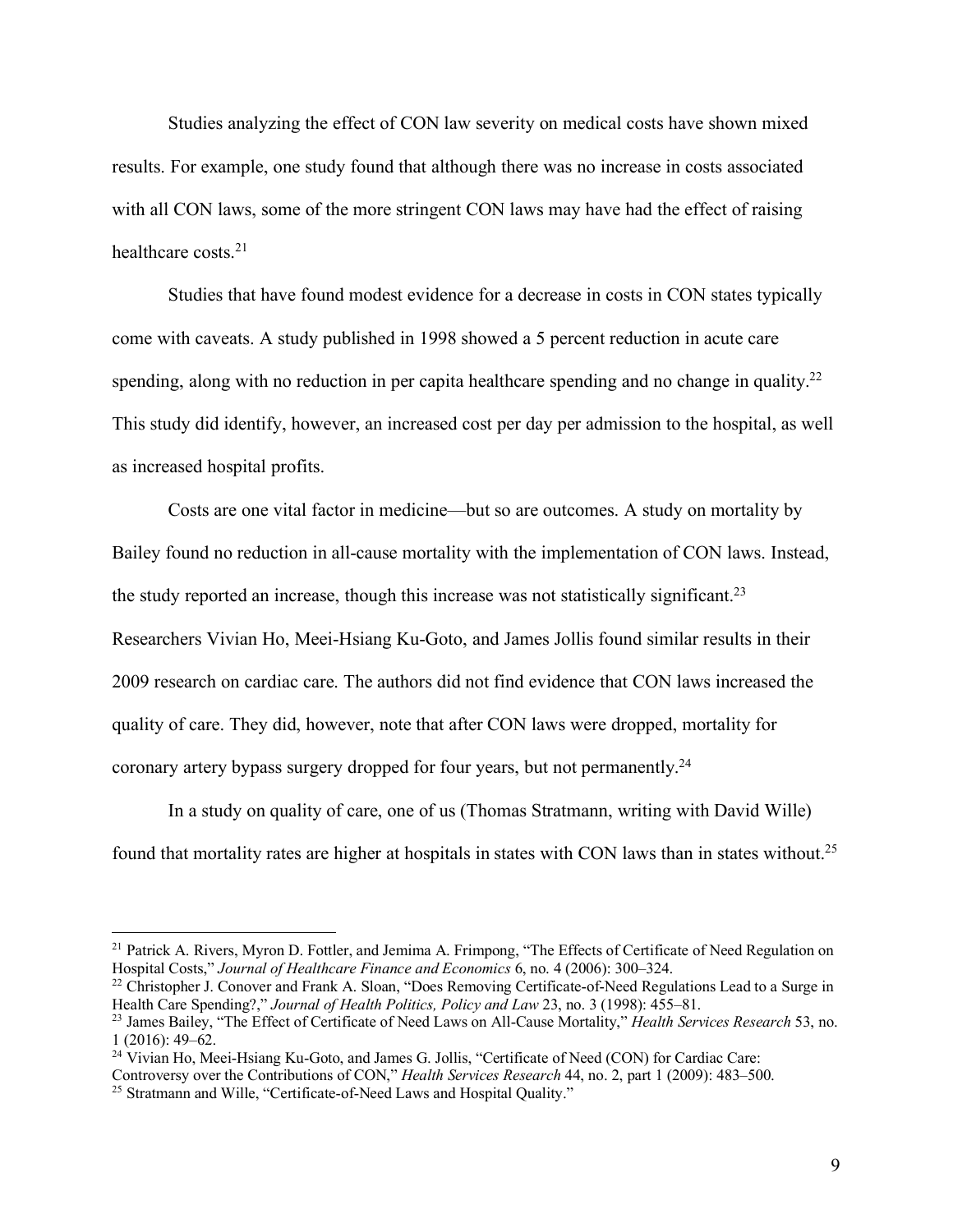Specifically, we found a 2.5 to 5 percent higher-than-average mortality rate for discharged patients with pneumonia, heart failure, and heart attack.

A1995 study of the adoption of hemodialysis technologies found that adoption rates are slowed by CON laws and that these slower adoption rates prevent improvements in quality care.<sup>26</sup> Contrary to this finding, a study on radiotherapy technologies by Bruce Jacobs and his coauthors showed no effect of CON laws on the rate of technological adoption.<sup>27</sup> However, this study did note another matter of interest: CON laws may have sheltered institutions using particular radiotherapy technologies from competition, "thereby providing unwarranted economic advantages to those institutions approved to provide services."28

The effect of CON laws on medical providers' market power has been explored elsewhere also. In 1993, Ford and Kaserman found that CON laws prevented new entry into the dialysis industry and prevented the expansion of incumbents to the point that current providers have increased market power and increased profits. <sup>29</sup> Additionally, the authors note that CON laws slow the expansion of dialysis facilities' capacity and the opening of new facilities, which leads to a decreased quality of care (as is typical in monopolized industries) and increased mortality.

Increased market power was also noted in the Sloan and Conover paper (discussed earlier). It should not come as a surprise that hospitals in states with CON laws enjoy concentrated market power and increased profits. Limiting the competitors' ability to enter a market moves incumbents closer to a monopoly position, allowing individual hospitals to

<sup>&</sup>lt;sup>26</sup> Steven B. Caudill, Jon M. Ford, and David L. Kaserman, "Certificate-of-Need Regulation and the Diffusion of Innovations: A Random Coefficient Model," *Journal of Applied Econometrics* 10, no. 1 (1995): 73–78.

<sup>&</sup>lt;sup>27</sup> Bruce Jacobs et al., "Certificate of Need Regulations and the Diffusion of Intensity-Modulated Radiotherapy," *Urology* 80, no. 5 (2012): 1015–20.

<sup>&</sup>lt;sup>28</sup> Jacobs et al., "Certificate of Need Regulations."

<sup>&</sup>lt;sup>29</sup> Jon M. Ford and David L. Kaserman, "Certificate-of-Need Regulation and Entry: Evidence from the Dialysis Industry," *Southern Economic Journal* 59, no. 4 (1993): 783–91.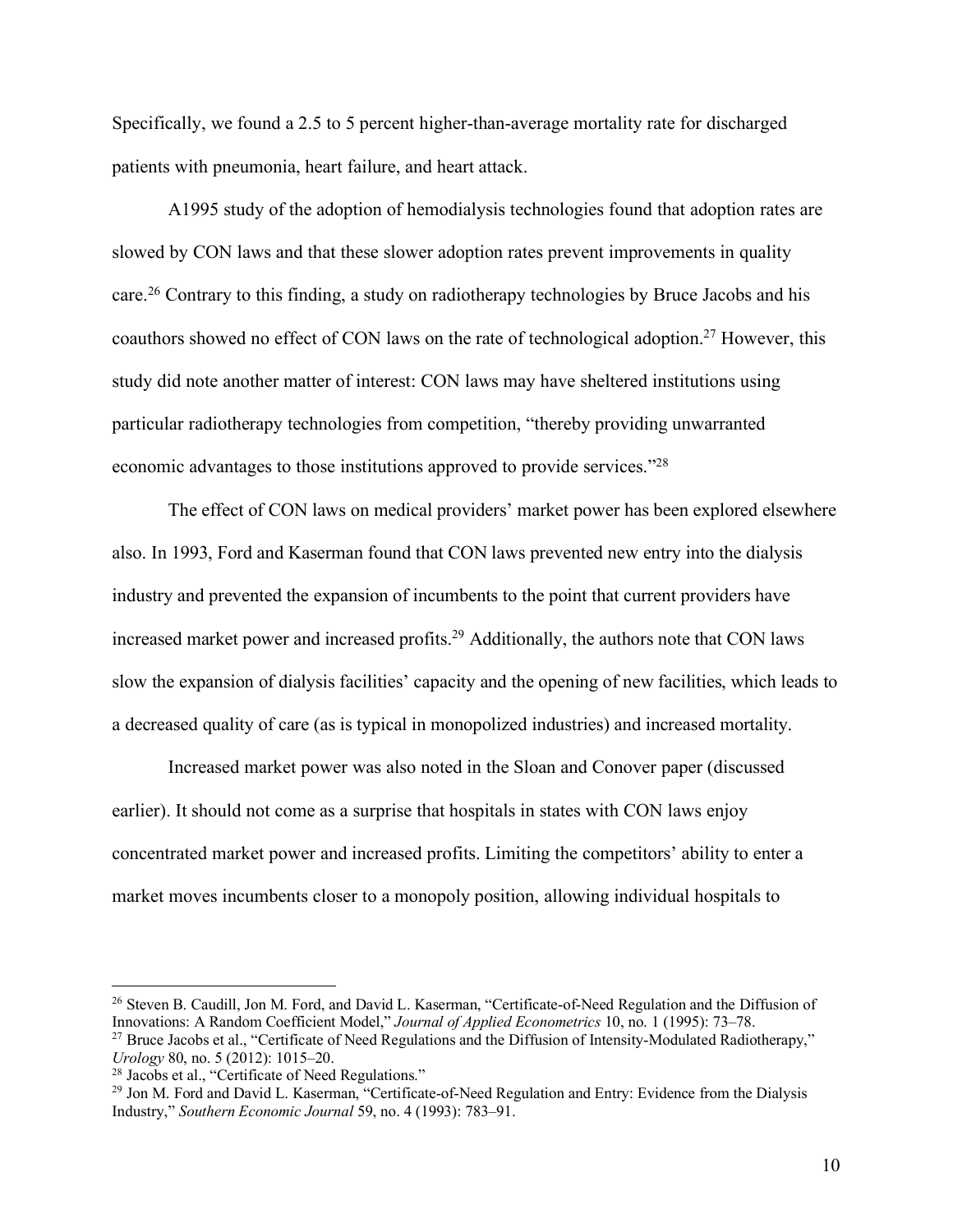exercise greater control over the prices they offer and thus their profit margin, especially in an industry with demand as inelastic as it is in the healthcare industry.

Research from Matthew Mitchell at the Mercatus Center at George Mason University has uncovered negative results of CON laws on multiple margins of healthcare provision, such as the number of many provider types (hospitals, ambulatory surgical centers, rural hospitals, ambulatory surgical centers, hospice care facilities, and dialysis clinics) as well as hospital beds per capita, the quantity of imaging services, the distance to medical care, and racial disparities in medical care. 30

A 1991 study found that CON regulations increase inefficiency. <sup>31</sup> Eakin's study also notes greater inefficiency in hospitals with larger market shares. He concludes that "competition may increase efficiency in the production of hospital services, while regulations that restrict entry may result in more inefficiency."32

Lastly, there is evidence that CON laws restrict healthcare access in rural areas by restricting the number of hospitals per capita. In a 2016 study, one of us (Stratmann, with Christopher Koopman) shows that, on a per capita basis, states with CON laws have 30 percent fewer hospitals, 30 percent fewer rural hospitals, 14 percent fewer ambulatory surgical centers, and 13 percent fewer rural ambulatory surgical centers.<sup>33</sup>

<sup>&</sup>lt;sup>30</sup> Matthew D. Mitchell, "First, Do No Harm: Three Ways That Policymakers Can Make It Easier for Healthcare Professionals to Do Their Jobs" (Mercatus Policy Brief, Mercatus Center at George Mason University, Arlington, VA, March 24, 2020).

<sup>31</sup> B. Kelly Eakin, "Allocative Inefficiency in the Production of Hospital Services," *Southern Economic Journal* 58, no. 1 (1991): 240–48.

<sup>&</sup>lt;sup>32</sup> Eakin, "Allocative Inefficiency."

<sup>&</sup>lt;sup>33</sup> Thomas Stratmann and Christopher Koopman, "Entry Regulation and Rural Health Care: Certificate-of-Need Laws, Ambulatory Surgical Centers, and Community Hospitals" (Mercatus Working Paper, Mercatus Center at George Mason University, Arlington, VA, February 2016).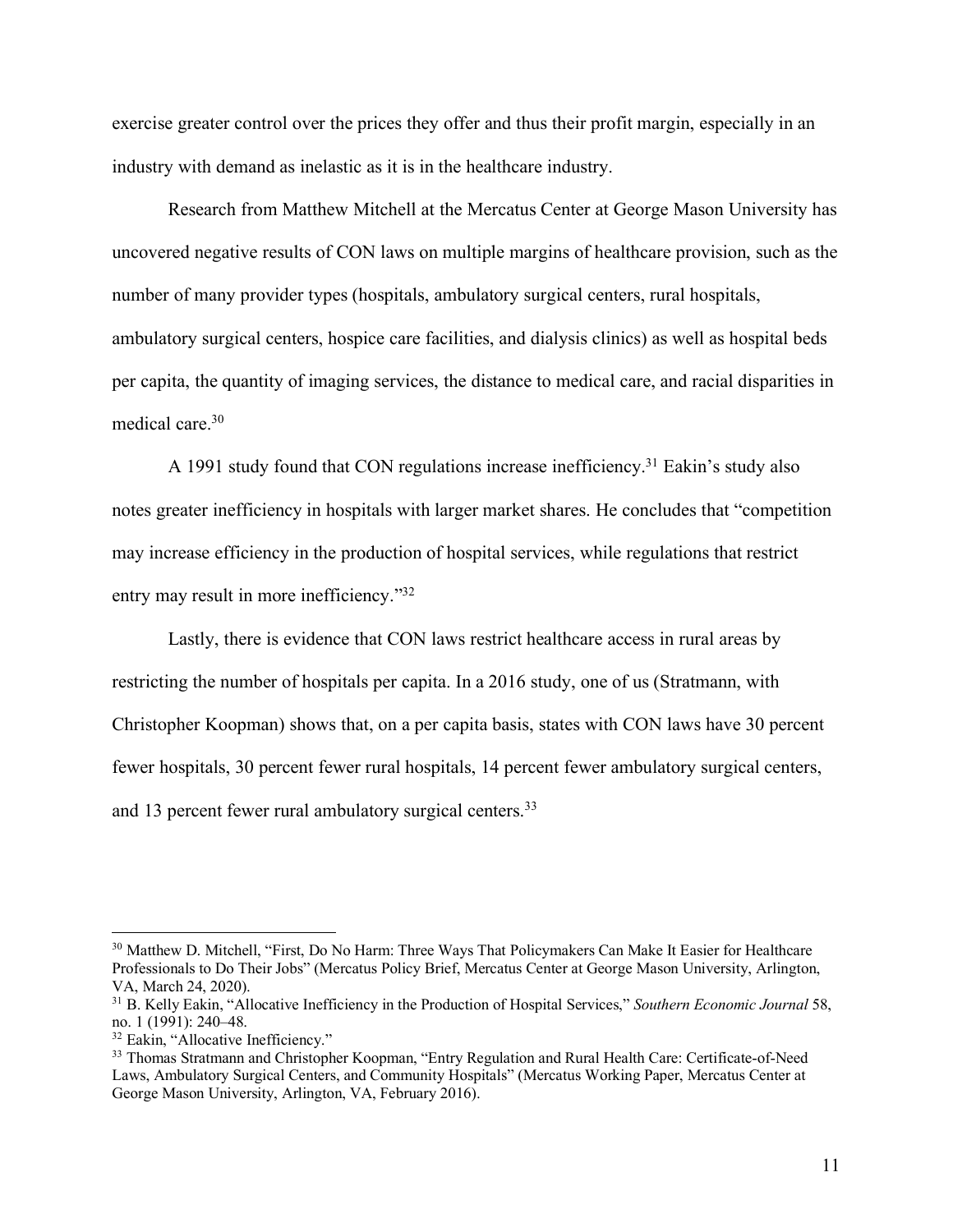#### **Methods**

Recent major healthcare legislation identified 20 rural states on the basis of current population densities collected from the 2010 census.<sup>34</sup> Because we are studying population-based outcomes (and thus service-specific CON measures are less relevant), and to avoid arbitrary delineations, we use a binary CON indicator for whether a CON law for any facility or service is present in the state. Twelve of the states identified as rural had CON laws as of December 31, 2015: Alaska, Arizona, Arkansas, Iowa, Maine, Mississippi, Montana, Nebraska, Nevada, Oklahoma, Oregon, and Vermont. The other eight had repealed them before 1995: Colorado, Idaho, Kansas, New Mexico, North Dakota, South Dakota, Utah, and Wyoming.

Although this analysis examines a cross-section of geographic characteristics rather than trends over time, the timeframe of the data was chosen to allow ample time for the relationship between CON laws and outcomes to take effect, since all non-CON states had maintained their status for no less than 20 years by 2015. (Arizona, which has an approval program for ambulatory services and ambulances, is grouped with other CON states—as it is classified in other publications<sup>35</sup>—because the program is similar to CON and targets services relevant to this study.<sup>36</sup>) Comparisons of the two groups of states on several relevant public health measures demonstrate the varying impact of CON laws and programs and point to possible policy solutions for the Centers for Medicare and Medicaid Services (CMS), state governments, and other health policy decision makers.

<sup>35</sup> Thomas Stratmann et al., "Certificate-of-Need Laws: Arizona," part of the web project "Certificate-of-Need Laws: How CON Laws Affect Spending, Access, and Quality across the States," Mercatus Center at George Mason University, August 29, 2017, [https://www.mercatus.org/publications/certificate-need-laws-arizona.](https://www.mercatus.org/publications/certificate-need-laws-arizona) <sup>36</sup> "Ground Ambulance Program—Certificate of Necessity (CON) Holders," Arizona Department of Health Services, Emergency Medical Services & Trauma System, accessed July 4, 2020[, https://www.azdhs.gov](https://www.azdhs.gov/preparedness/emergency-medical-services-trauma-system/index.php%23ambulance-ground-program-con) [/preparedness/emergency-medical-services-trauma-system/index.php#ambulance-ground-program-con.](https://www.azdhs.gov/preparedness/emergency-medical-services-trauma-system/index.php%23ambulance-ground-program-con)

 <sup>34</sup> 21st Century Cures Act, Pub. L. No. 114-255, 130 Stat. 1033 (December 13, 2016).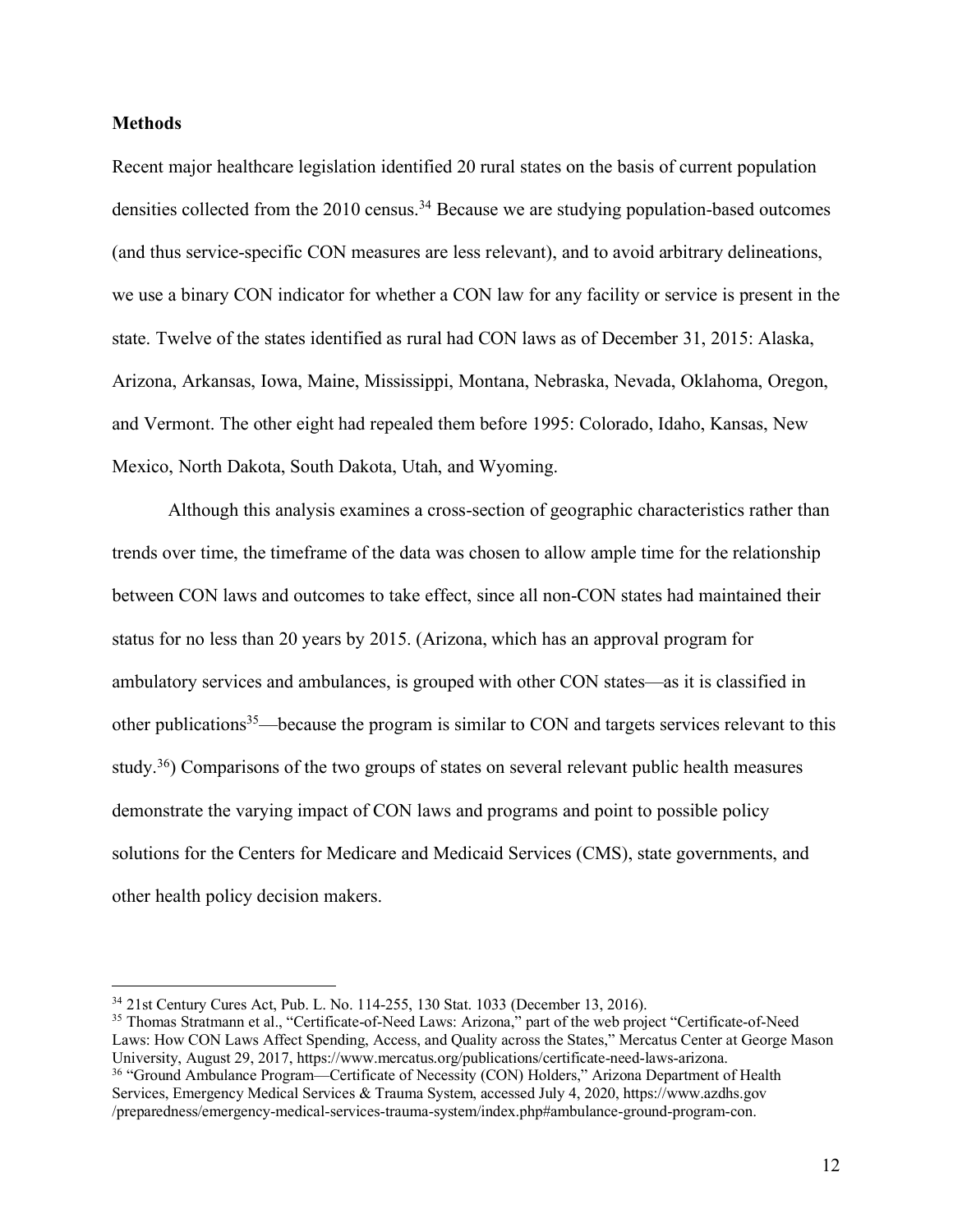Using metrics selected on the basis of public health priorities, we compare overall and specific costs of healthcare services, incidences and charges for high-value services, and access to healthcare in CON states and non-CON states, using the data described below. The data collected for this study are state- and county-level data for the most recent year available from a variety of sources. Medicare utilization information is obtained from CMS.<sup>37</sup> All-payer 2015 utilization data for stroke and heart attack (also known as acute myocardial infarction) are obtained from the Agency for Healthcare Research and Quality.38 (The all-payer data are not available for some states, including five rural states: Alaska, Idaho, Mississippi, Montana, and South Dakota.) Demographic information, including race and poverty status, are derived from the US Census Bureau's American Community Survey and the Small Area Income and Poverty Estimates program.<sup>39</sup> While rural states are defined as detailed earlier, rural counties are defined as counties classified by the United States Department of Agriculture rural urban continuum codes as nonmetropolitan (codes 4 through 9).

We use ordinary least squares regressions with White-Huber robust standard errors at the state and county level to estimate the relationships among spending, outcomes, and CON regulations in rural states. The regression takes the following form:

$$
Y_{ij} = \beta_0 + \beta_1 (CON law)_i + \gamma X_{ij} + \varepsilon_{ij},
$$

where *Y* represents one of four outcomes or spending measures, one for each model, listed below for county *i* in state *j*. The vector *X* includes the county's average age, the percentage of the population that is not non-Hispanic white, the percentage of the population below the poverty

<sup>&</sup>lt;sup>37</sup> Centers for Medicare and Medicaid Services, "Geographic Variation Public Use File" (dataset), 2015, [https://www.cms.gov/Research-Statistics-Data-and-Systems/Statistics-Trends-and-Reports/Medicare-Geographic](https://www.cms.gov/Research-Statistics-Data-and-Systems/Statistics-Trends-and-Reports/Medicare-Geographic-Variation/GV_PUF) [-Variation/GV\\_PUF.](https://www.cms.gov/Research-Statistics-Data-and-Systems/Statistics-Trends-and-Reports/Medicare-Geographic-Variation/GV_PUF)

<sup>38</sup> Agency for Healthcare Research and Quality, "HCUPnet: Healthcare Cost and Utilization Project" (database), accessed July 18, 2018, [https://hcupnet.ahrq.gov/.](https://hcupnet.ahrq.gov/)

<sup>39</sup> US Census Bureau, Small Area Income and Poverty Estimates (database), 2015.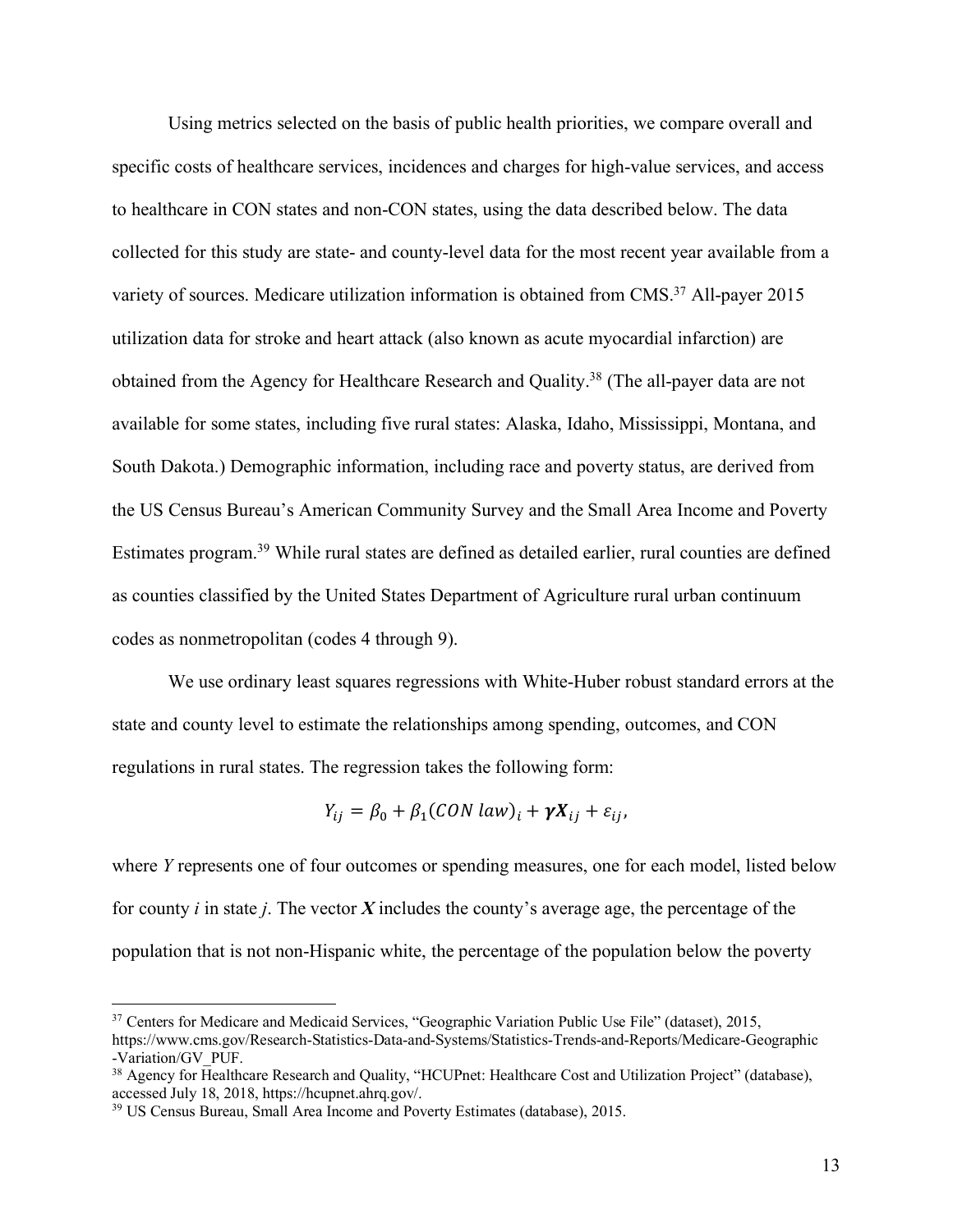line, and the percentage of adults with a bachelor's degree. For each outcome or spending measure, we specify one version of the model with control variables in *X* and one without, both for all counties in the rural states and for only rural counties in the rural states. The four outcome or spending measures are defined as follows: (1) total standardized Medicare spending per capita, (2) readmission rate, (3) emergency department (ED) visits per 1,000 beneficiaries, and (4) standardized ambulance costs per beneficiary. Because each measure is associated with overutilization or waste, which we hypothesize is a consequence of limited access to care, we predict positive coefficients on  $\beta_1$  across models and specifications.

Medicare spending and ambulance costs are standardized to adjust for geographic differences in cost of living. Regressions use all observations for which we have complete data. At the county level, we have complete data for 1,014 out of a total of 1,018 counties in rural states. At the state level, all states have complete data except that data from the Agency for Healthcare Research and Quality are not available for some states, as noted earlier. In the county-level regressions, the CON indicator variable and the rural indicator variable are statelevel variables, while control variables are measured at the same level as the outcomes in the corresponding regression at the county and state levels. For the county-level regressions, standard errors are clustered at the state level.

### **Results**

Eight of the ten highest-spending rural states by Medicare spending per beneficiary are states with CON laws (see table 1). Ambulance spending, emergency department utilization, and readmission rates tend to be higher in CON states with high Medicare spending.

14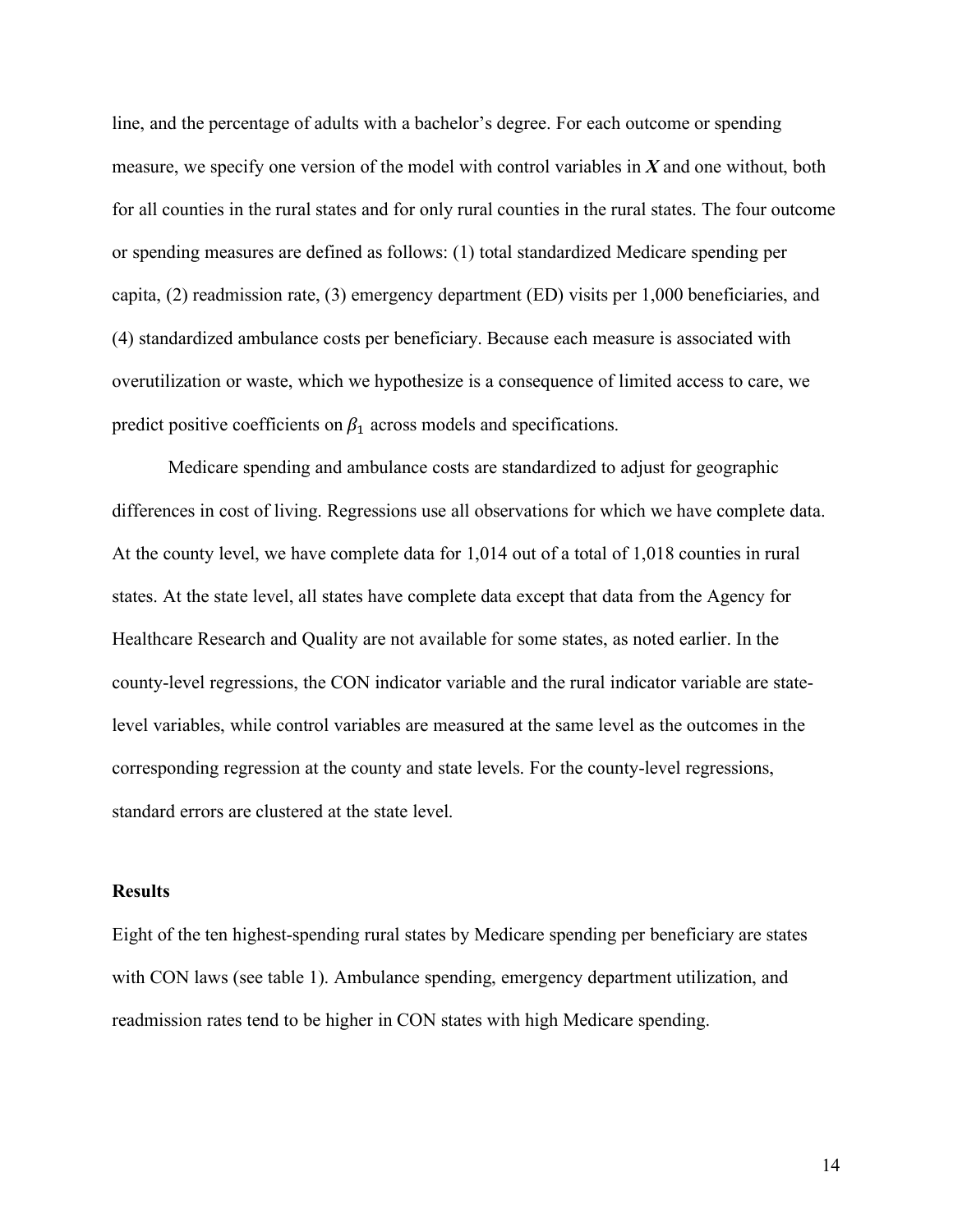|                   |            | State rank (darkest shading = highest utilization and spending) |                   |                    |                  |  |  |
|-------------------|------------|-----------------------------------------------------------------|-------------------|--------------------|------------------|--|--|
|                   |            | Primary measure                                                 |                   | Secondary measures |                  |  |  |
|                   |            |                                                                 | Ambulance         | emergency          |                  |  |  |
|                   |            | Standardized                                                    | standardized cost | department visits  |                  |  |  |
|                   |            | Medicare spending                                               | per Medicare      | per 1,000 Medicare | Medicare         |  |  |
| Rural state       | <b>CON</b> | per beneficiary                                                 | beneficiary       | beneficiaries      | readmission rate |  |  |
| Mississippi       | yes        | \$10,660                                                        | \$128             | 854                | 18.5%            |  |  |
| Oklahoma          | yes        | \$10,131                                                        | \$136             | 767                | 16.7%            |  |  |
| Kansas            | no         | \$9,385                                                         | \$108             | 659                | 16.1%            |  |  |
| Nevada            | yes        | \$9,292                                                         | \$124             | 622                | 18.5%            |  |  |
| Arkansas          | yes        | \$9,133                                                         | \$134             | 698                | 17.7%            |  |  |
|                   |            |                                                                 |                   |                    |                  |  |  |
| Nebraska          | yes        | \$8,964                                                         | \$93              | 548                | 15.6%            |  |  |
| Arizona           | ves        | \$8,622                                                         | \$112             | 572                | 16.1%            |  |  |
| Utah              | no         | \$8,576                                                         | \$68              | 561                | 12.7%            |  |  |
| Maine             | yes        | \$8,230                                                         | \$148             | 809                | 16.7%            |  |  |
| lowa              | yes        | \$8,211                                                         | \$84              | 654                | 15.7%            |  |  |
|                   |            |                                                                 |                   |                    |                  |  |  |
| North Dakota      | no         | \$8,194                                                         | \$88              | 595                | 14.8%            |  |  |
| Colorado          | no         | \$8,101                                                         | \$89              | 623                | 14.6%            |  |  |
| South Dakota      | no         | \$8,088                                                         | \$96              | 508                | 14.4%            |  |  |
| Idaho             | no         | \$7,965                                                         | \$91              | 621                | 13.0%            |  |  |
| Wyoming           | no         | \$7,584                                                         | \$98              | 599                | 14.5%            |  |  |
|                   |            |                                                                 |                   |                    |                  |  |  |
| <b>New Mexico</b> | no         | \$7,536                                                         | \$151             | 616                | 15.8%            |  |  |
| Vermont           | yes        | \$7,411                                                         | \$127             | 676                | 16.4%            |  |  |
| Montana           | yes        | \$7,279                                                         | \$84              | 560                | 14.1%            |  |  |
| Oregon            | yes        | \$7,242                                                         | \$118             | 615                | 15.3%            |  |  |
| Alaska            | yes        | \$6,791                                                         | \$189             | 577                | 14.3%            |  |  |

#### **Table 1. Ranking of Rural States by Standardized Medicare Costs and Utilization, 2015**

Note: CON = certificate of need. Readmissions are measured within 30 days of an acute hospital stay during 2015. Darker shading represents higher levels of utilization and spending—the hospital with the highest rate is shaded darkest, and the hospital with the lowest rate is shaded white. The list is sorted according to overall spending and flagged by CON status.

Source: Centers for Medicare and Medicaid Services, "Geographic Variation Public Use File" (dataset), 2015, [https://www.cms.gov/Research-Statistics-Data-and-Systems/Statistics-Trends-and-Reports/Medicare-Geographic](https://www.cms.gov/Research-Statistics-Data-and-Systems/Statistics-Trends-and-Reports/Medicare-Geographic-Variation/GV_PUF) [-Variation/GV\\_PUF.](https://www.cms.gov/Research-Statistics-Data-and-Systems/Statistics-Trends-and-Reports/Medicare-Geographic-Variation/GV_PUF)

Table 2 confirms that rural states, on average, exhibit a range of higher spending and utilization figures in CON states compared to non-CON states, including Medicare spending per beneficiary (3.9%), readmission (12.4%), ambulance utilization (40.6%), emergency department utilization (24.8%), and utilization for treatment of stroke (27.3%) and acute myocardial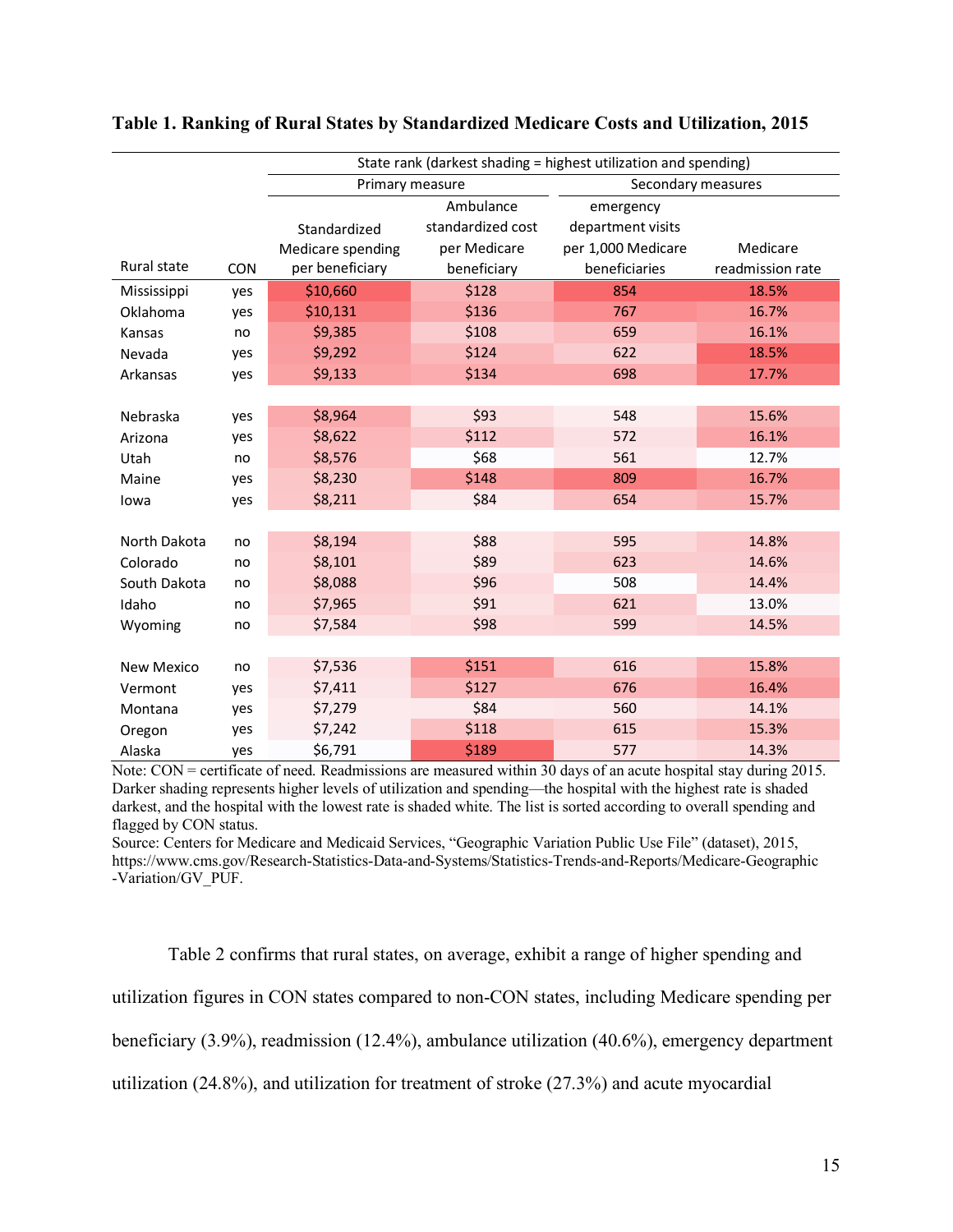infarction (30.2%). These data also show that social risk factors differ between rural CON and rural non-CON states, validating the need for an adjusted comparison across states that properly accounts for risk factors in our regression model.

| Rural state averages                              | 12 CON states | 8 non-CON states | <b>Difference</b> |
|---------------------------------------------------|---------------|------------------|-------------------|
| Medicare outcome measures                         |               |                  |                   |
| Medicare spending per beneficiary                 | \$8,497       | \$8,178          | 3.9%              |
| Hospital readmission rate                         | 16.3%         | 14.5%            | 12.4%             |
| Ambulance events per beneficiary                  | 262           | 187              | 40.6%             |
| Ambulance cost per beneficiary                    | \$123         | \$99             | 24.8%             |
| Emergency department visits per 100 beneficiaries | 663           | 598              | 24.8%             |
| Medicare risk variables                           |               |                  |                   |
| Average age (Medicare beneficiaries)              | 71.2          | 71.6             | $-0.6%$           |
| Percentage any race besides non-Hispanic white    | 17.8%         | 11.5%            | 55.1%             |
| Poverty percentage                                | 14.8%         | 13.1%            | 12.5%             |
| Percentage with a bachelor's degree               | 27.1%         | 29.1%            | $-6.8%$           |
| Other outcome measures                            |               |                  |                   |
| Strokes per 1,000 population                      | 1.7           | 1.4              | 27.3%             |
| AMI cases per 1,000 population                    | 2.0           | 1.6              | 30.2%             |
| Other measure                                     |               |                  |                   |
| Hospitals per 100,000 population                  | 1.48          | 1.71             | $-13.4%$          |

**Table 2. Baseline Characteristics in Rural States by Certificate-of-Need (CON) Status, 2015**

Sources: Medicare outcome measures and risk variables are from the Centers for Medicare and Medicaid Services, "Geographic Variation Public Use File" (dataset), 2016, [https://www.cms.gov/Research-Statistics-Data-and-Systems](https://www.cms.gov/Research-Statistics-Data-and-Systems/Statistics-Trends-and-Reports/Medicare-Geographic-Variation/GV_PUF) [/Statistics-Trends-and-Reports/Medicare-Geographic-Variation/GV\\_PUF.](https://www.cms.gov/Research-Statistics-Data-and-Systems/Statistics-Trends-and-Reports/Medicare-Geographic-Variation/GV_PUF) Other outcome measures include allpayer patients and are derived from the Agency for Healthcare Research and Quality, "HCUPnet: Healthcare Cost and Utilization Project" (database), accessed July 18, 2018, [https://hcupnet.ahrq.gov/#setup.](https://hcupnet.ahrq.gov/%23setup) The tool excludes five states: Alaska, Idaho, Mississippi, Montana, and South Dakota. Hospital counts are from the Centers for Medicare and Medicaid Services, "Provider of Services Current File" (dataset), 2016, accessed July 18, 2018[, https://www](https://www.cms.gov/Research-Statistics-Data-and-Systems/Downloadable-Public-Use-Files/Provider-of-Services/POS2016) [.cms.gov/Research-Statistics-Data-and-Systems/Downloadable-Public-Use-Files/Provider-of-Services/POS2016.](https://www.cms.gov/Research-Statistics-Data-and-Systems/Downloadable-Public-Use-Files/Provider-of-Services/POS2016)

Figure 1 demonstrates that differences in spending in CON and non-CON states persist across all spending levels. Not only do CON states have fewer low-spending counties, they also have more high-spending hospitals beginning at \$9,000 per beneficiary, and a spending distribution that is flatter overall. This comparison shows that the breadth of the relationship between spending and CON is not limited to certain spending ranges, but rather exists throughout spending levels in a state.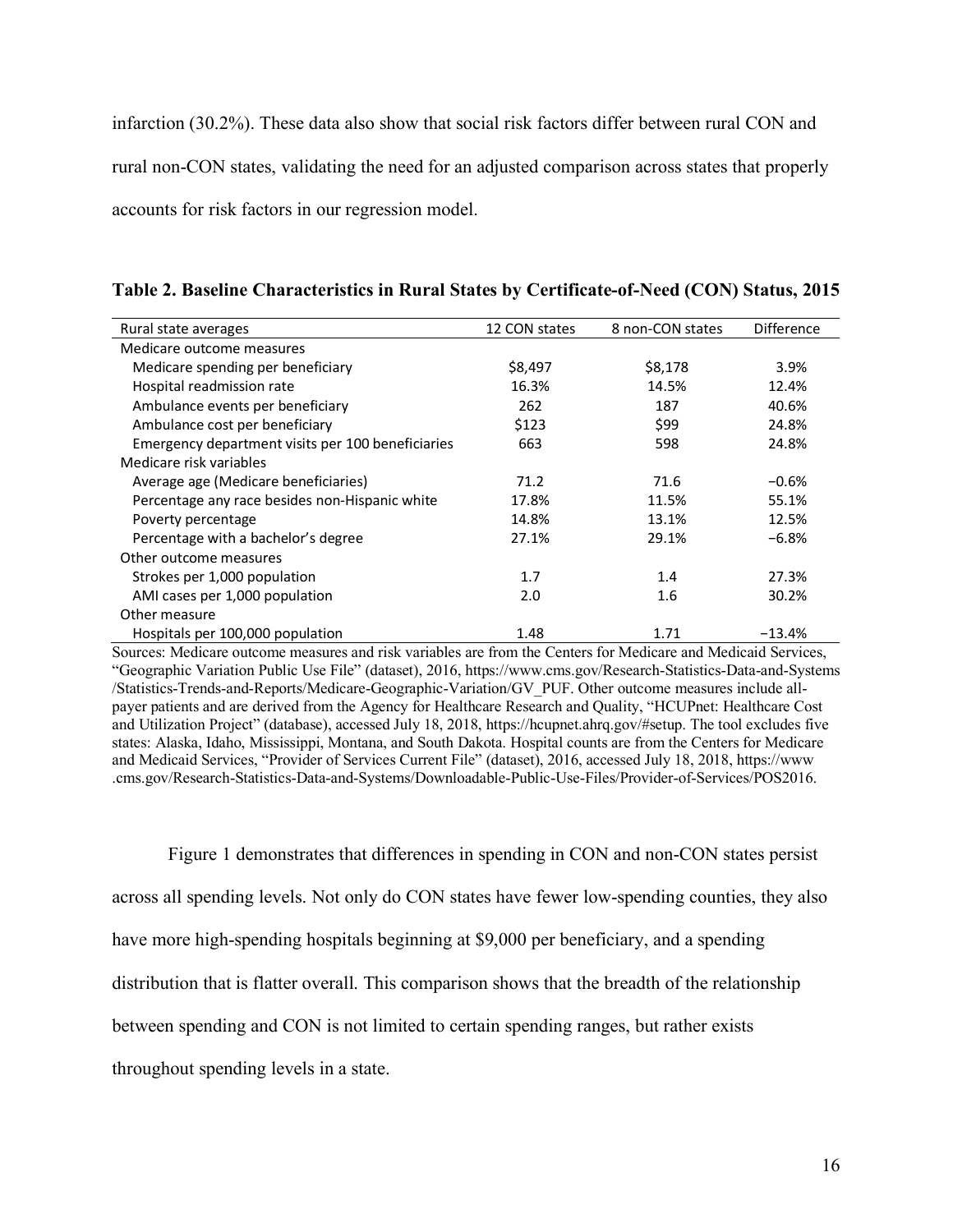

**Figure 1. Distribution of Medicare Spending per County, 2015**

Note: CON = certificate of need.

Source: Centers for Medicare and Medicaid Services, "Geographic Variation Public Use File" (dataset), 2015, [https://www.cms.gov/Research-Statistics-Data-and-Systems/Statistics-Trends-and-Reports/Medicare-Geographic](https://www.cms.gov/Research-Statistics-Data-and-Systems/Statistics-Trends-and-Reports/Medicare-Geographic-Variation/GV_PUF) [-Variation/GV\\_PUF.](https://www.cms.gov/Research-Statistics-Data-and-Systems/Statistics-Trends-and-Reports/Medicare-Geographic-Variation/GV_PUF)

The results of our regression quantify the relationship between CON and healthcare spending and utilization both before and after controlling for relevant demographic characteristics (see table 3). Although the CON difference is reduced when adjusting for variables of social risk, the estimates for CON laws remain positive for all four outcomes. In the version of the model with full controls and all counties in rural states, CON is associated with \$295 higher spending, 1.2 percentage points higher readmission, 35.1 more emergency department visits per 1,000 beneficiaries, and \$2.54 higher ambulance spending per beneficiary. Comparing the inclusion of all counties in rural states to only rural counties in rural states reveals that most counties in rural states are themselves rural, and the magnitude of the CON relationship is similar in both definitions of rurality.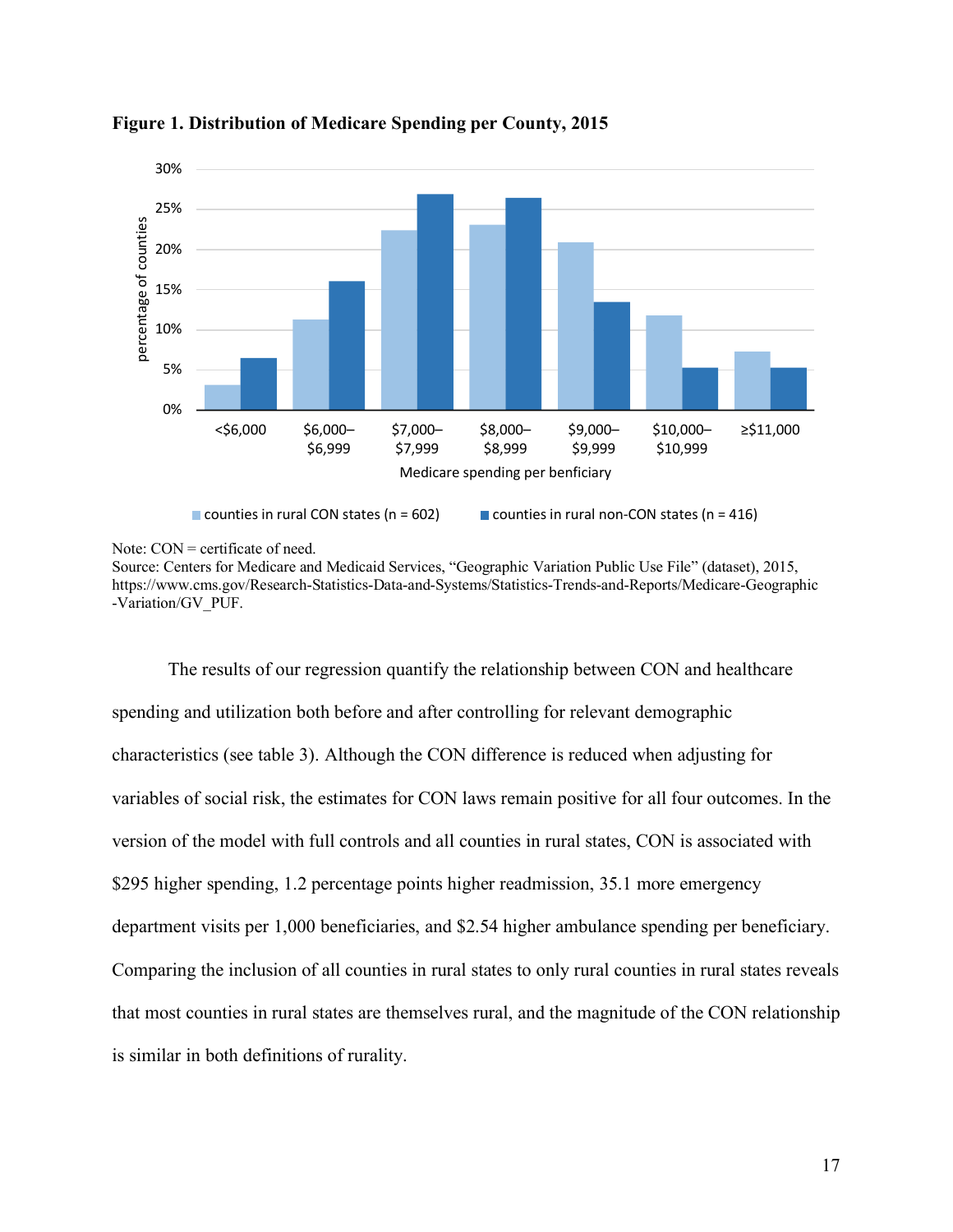## **Table 3. Regression Results Comparing Spending among Rural States before and after Controlling for Patient Characteristics, 2015**

|                                      |        | All counties in rural states |                          | Rural counties in rural states |                          |
|--------------------------------------|--------|------------------------------|--------------------------|--------------------------------|--------------------------|
| Size of CON difference in            |        | Without                      | Including control        | Without                        | Including control        |
| county-level regression (std.        | Model  | control                      | variables for age, race, | control                        | variables for age, race, |
| errors)                              | number | variables                    | education, and poverty   | variables                      | education, and poverty   |
| Number of observations               |        | 1,018                        | 1,014                    | 807                            | 803                      |
| Dependent variable                   |        |                              |                          |                                |                          |
| Total standardized                   |        | 494                          | 295                      | 488                            | 254                      |
| Medicare spending per<br>capita (\$) | (1)    | (99)                         | (96)                     | (117)                          | (112)                    |
| Readmission rate (%)                 | (2)    | 1.7                          | 1.2                      | 1.7                            | 1.1                      |
|                                      |        | (0.2)                        | (0.2)                    | (0.2)                          | (0.2)                    |
| <b>Emergency department</b>          |        | 76.7                         | 35.1                     | 74.4                           | 23.7                     |
| visits per 1,000 beneficiaries       | (3)    | (9.6)                        | (8.9)                    | (11.3)                         | (10.5)                   |
| Standardized ambulance               |        | 14.4                         | 2.5                      | 11.5                           | 1.9                      |
| costs per beneficiary (\$)           | (4)    | (16.5)                       | (6.1)                    | (8.0)                          | (7.6)                    |

Note: CON = certificate of need. Each value is the result of a separate regression. Values in parenthesis are standard errors. Readmissions are measured within 30 days of an acute hospital stay during 2015. Model 2 excludes observations without complete control variable information. Rural counties are defined by the United States Department of Agriculture's Rural-Urban Continuum Codes classification as nonmetropolitan. Source: Centers for Medicare and Medicaid Services, "Geographic Variation Public Use File" (dataset), 2015, [https://www.cms.gov/Research-Statistics-Data-and-Systems/Statistics-Trends-and-Reports/Medicare-Geographic](https://www.cms.gov/Research-Statistics-Data-and-Systems/Statistics-Trends-and-Reports/Medicare-Geographic-Variation/GV_PUF) [-Variation/GV\\_PUF](https://www.cms.gov/Research-Statistics-Data-and-Systems/Statistics-Trends-and-Reports/Medicare-Geographic-Variation/GV_PUF).

#### **Discussion**

We find that rural states with CON laws spend more per Medicare beneficiary after accounting for county-level factors and social risk factors. The excess spending is associated with measures of utilization, implying that there is a mechanism by which CON laws may increase spending and access for Medicare beneficiaries.

There are some limitations with the approach we took to our analysis. First, using a cross-

sectional approach when comparing rural states by CON status limits the comparison to one

year's difference. However, CON laws in different states were enacted and repealed at different

times, meaning that some states have had more time to adapt to the new laws than others.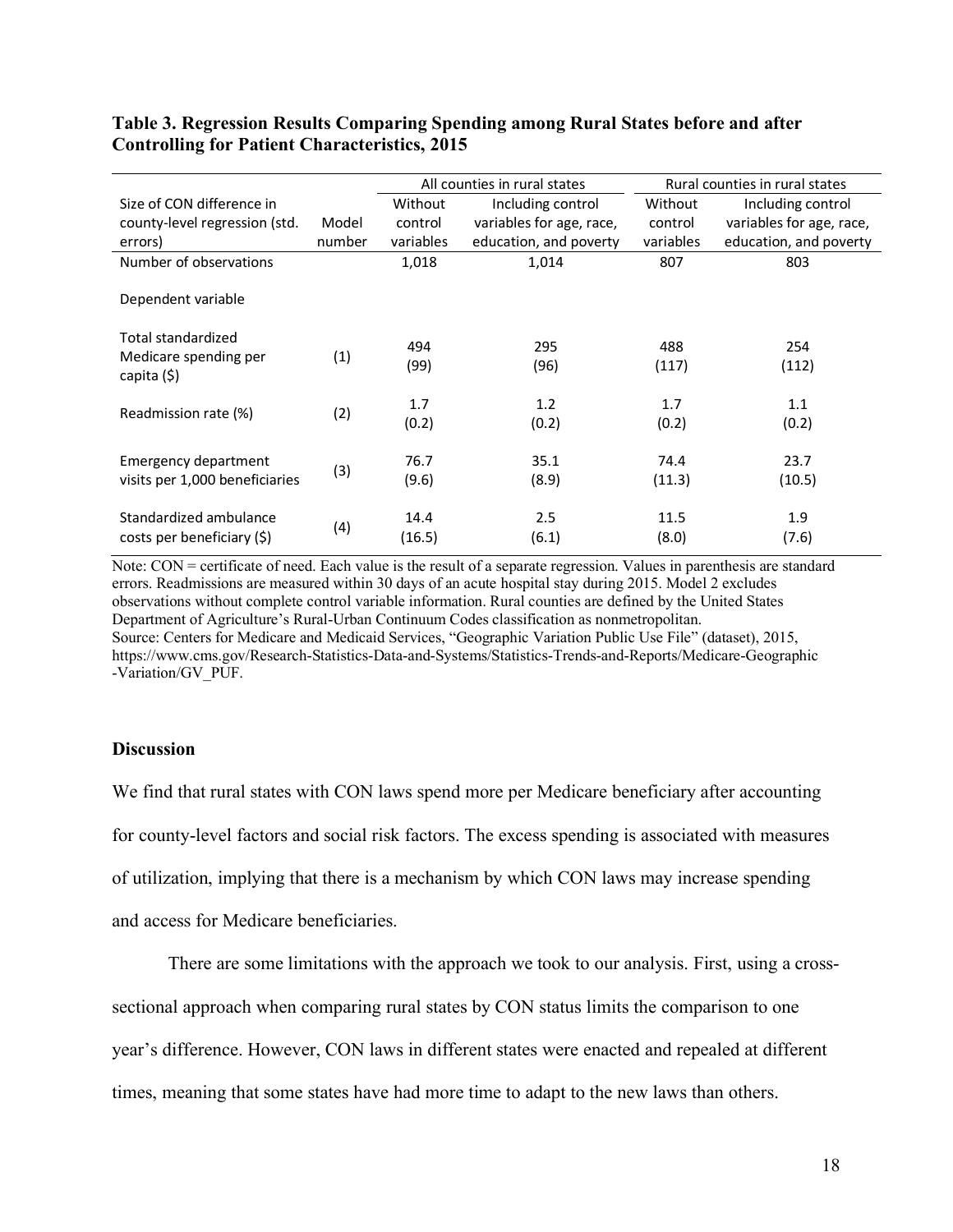Second, CON status is treated as a binary designation that merely indicates whether a state has any CON law or similar program, which may not accurately reflect the various types and numbers of CON laws in each state. These varying regulations may have different effects on competition and ultimately on Medicare spending. Previous studies explored state CON status classification further by considering the number of CON laws per state or by weighting CON laws by relevance to an outcome measure of interest.<sup>40</sup> Third, Medicare spending aggregated at the state level may be biased because CON status for a state may impact rural and urban counties differently compared to non-CON states.

The size of the relationship between outcomes and CON laws in rural states is large, and was robust to the inclusion of sociodemographic controls and the definition of rurality. The CON difference in spending displayed in table 1 shows that the difference occurs in many states that exhibit high spending, and is not heavily driven by the presence of outliers. States such as Mississippi and Oklahoma are the most appropriate for CON reform among rural states, on the basis of their high levels of utilization and spending measures, as well as their poor performance on several health metrics (see table 1). Since repeal of these laws at the state level is contentious and states have done little to reform CON laws in recent years, CMS and other health agencies may address the problems of CON through other means.

Special funding and regulatory waivers have been made available in previous years for rural states. Model demonstrations through the Center for Medicare and Medicaid Innovation, grant programs such as the Rural Community Hospital Demonstration, and rural health emergency funding may alleviate the lack of competition in our identified states. The May 2018

 <sup>40</sup> Thomas Stratmann and Jacob W. Russ, "Do Certificate-of-Need Laws Increase Indigent Care?" (Mercatus Working Paper, Mercatus Center at George Mason University, Arlington, VA, July 2014); Bailey, "Effect of Certificate of Need Laws on All-Cause Mortality."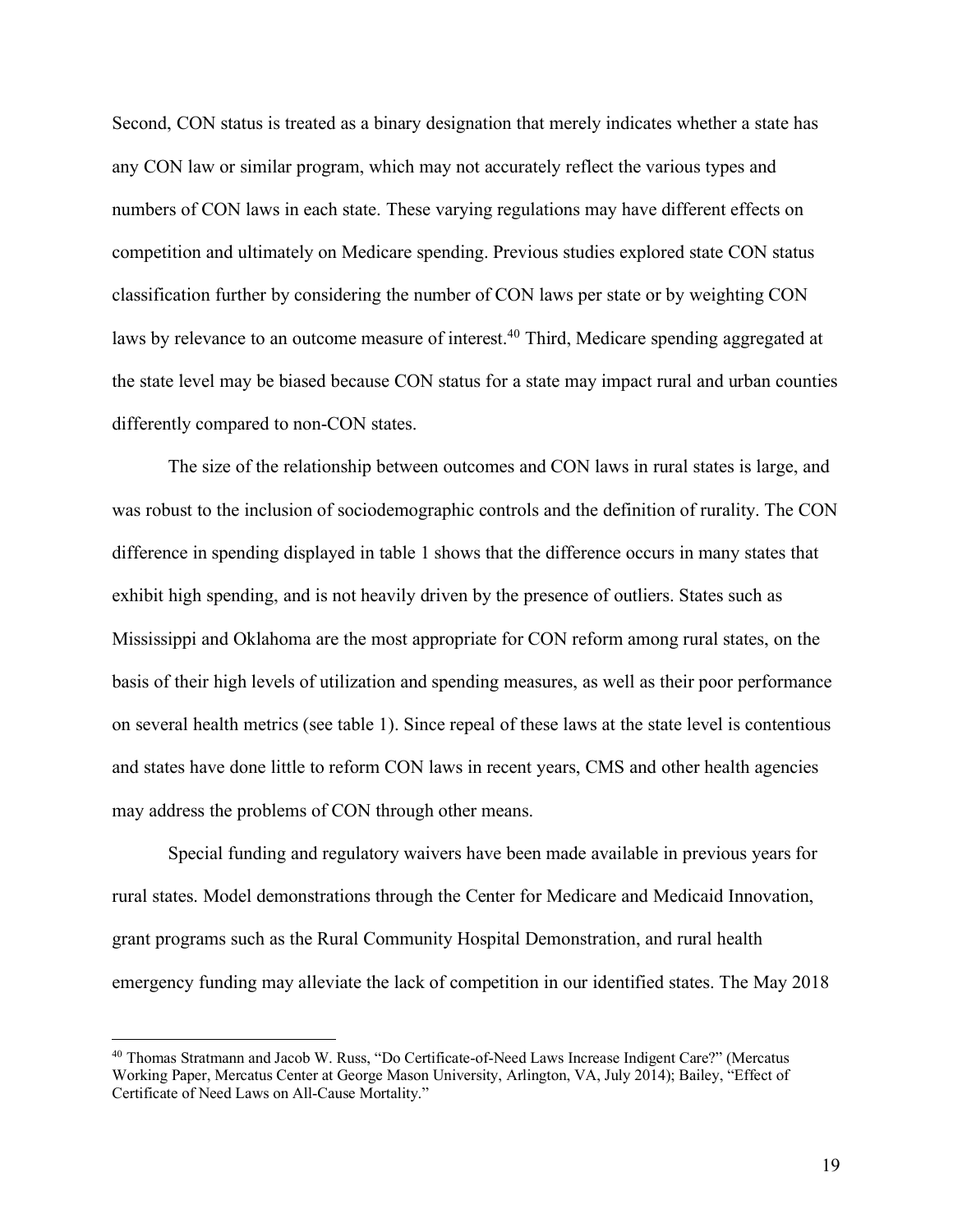release of the CMS Rural Health Strategy seeks to address the unique economics of providing healthcare in rural America by reducing regulations that limit access to care.<sup>41</sup> CMS could coordinate its priorities for improvement of rural healthcare access with Congress or individual states to enable long-term investments in health infrastructure. If spending differences are causally linked to CON, then CMS could introduce payment reductions to providers in states with CON laws to correct for the existence of CON barriers to innovation.

Current political initiatives supporting competition in healthcare provide a window of opportunity for legislative action to improve rural health. The current presidential administration's priorities of reducing regulation, addressing the health crisis in rural America, and simplifying the market for healthcare services in an expanding economy require that policymakers consider the impacts of certificate-of-need reform.

#### **Policy Recommendations**

Given the negative correlation between CON laws and outcomes, fully repealing CON legislation may help to bridge the gap, represented by 13 percent fewer hospitals per capita, that can be observed between states with and without CON laws. It may also help to lower the rates of per capita medical spending observed in rural states with CON laws, closing the gap between these states and those without CON laws.

However, in many jurisdictions, wholesale repeal may be politically unfeasible given the incentives of incumbents to keep their market power. Matthew Mitchell, Elise Amez-Droz, and Anna Parsons at the Mercatus Center have laid out a series of steps that can be taken, short of

 <sup>41</sup> Centers for Medicare and Medicaid Services, *CMS Rural Health Strategy*, 2018, [https://www.cms.gov/About](https://www.cms.gov/About-CMS/Agency-Information/OMH/Downloads/Rural-Strategy-2018.pdf) [-CMS/Agency-Information/OMH/Downloads/Rural-Strategy-2018.pdf.](https://www.cms.gov/About-CMS/Agency-Information/OMH/Downloads/Rural-Strategy-2018.pdf)